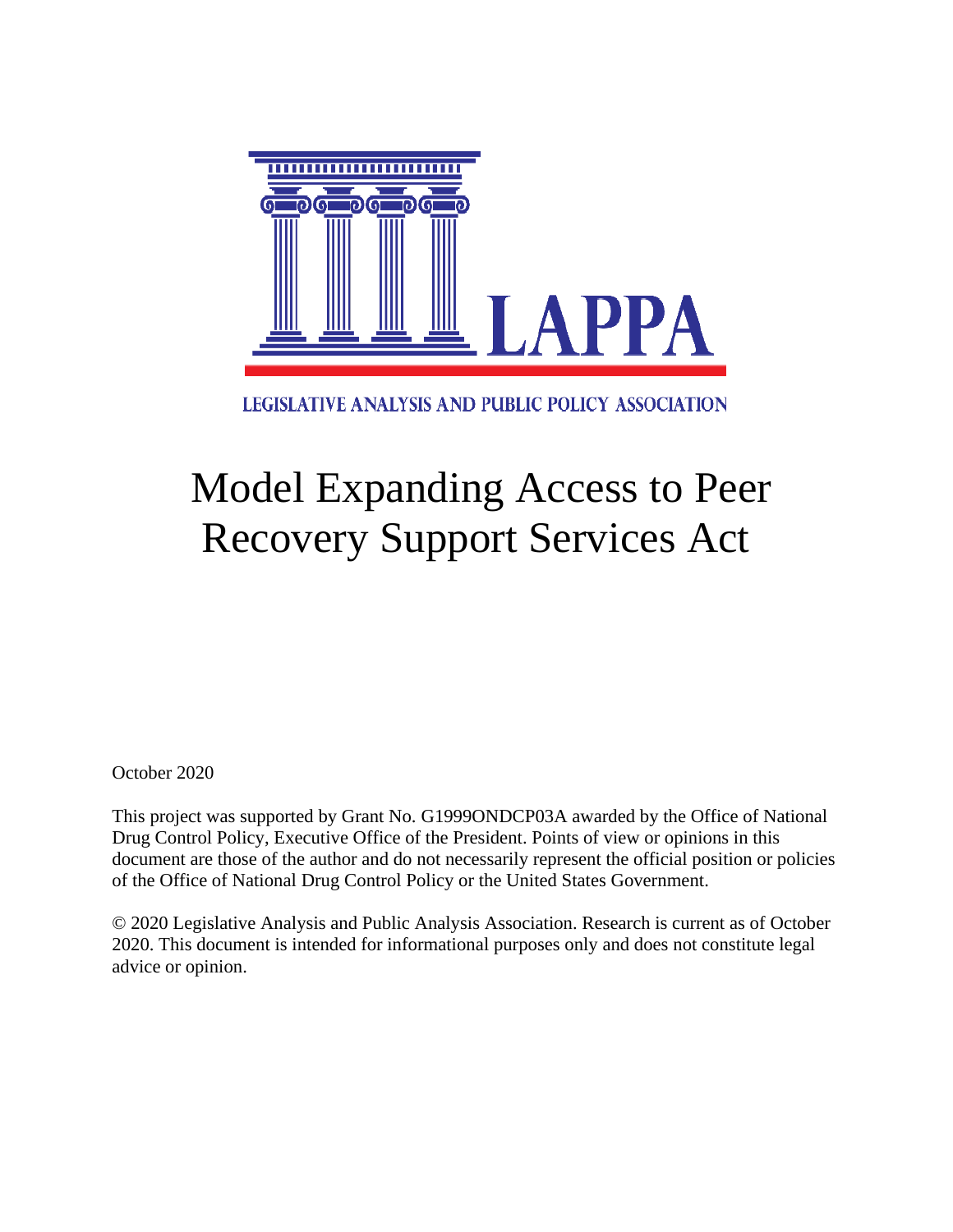## Model Expanding Access to Peer Recovery Support Services Act

## *Acknowledgments*

The Legislative Analysis and Public Policy Association (LAPPA) is grateful to the Office of National Drug Control Policy, Executive Office of the President for its support in funding, enabling, and contributing to this model law.

This model law could not have been developed without the valuable input of the Model Expanding Access to Peer Recovery Support Services Act working group. LAPPA wishes to thank its distinguished members, many of whom are listed below, for providing their expertise, guidance, and suggestions that contributed to the model's development.

**Rebecca Allen** The Connecticut Community for Addiction Recovery

**Elizabeth Burden** Altarum

**Pamela Butler** Alabama Department of Mental Health

**Matt Clune** Substance Abuse and Mental Health Services Administration

**Kateri Coyhis** White Bison Foundation

**Jayme Delano** Office of National Drug Control Policy

**Laura Erickson**  U.S. Department of Health and Human **Services** 

**Peter Gaumond** Office of National Drug Control Policy

**Walter Ginter** Medication-Assisted Recovery Support Project

**Tom Hill** National Council for Behavioral Health

**Brandee Izquierdo** SAFE Project; International Credentialing and Reciprocity Consortium

**Honesty Liller** McShin Foundation

**Stacey Stevens Manser, PhD** University of Texas

**Cheryll Moore** Erie County (NY) Health Department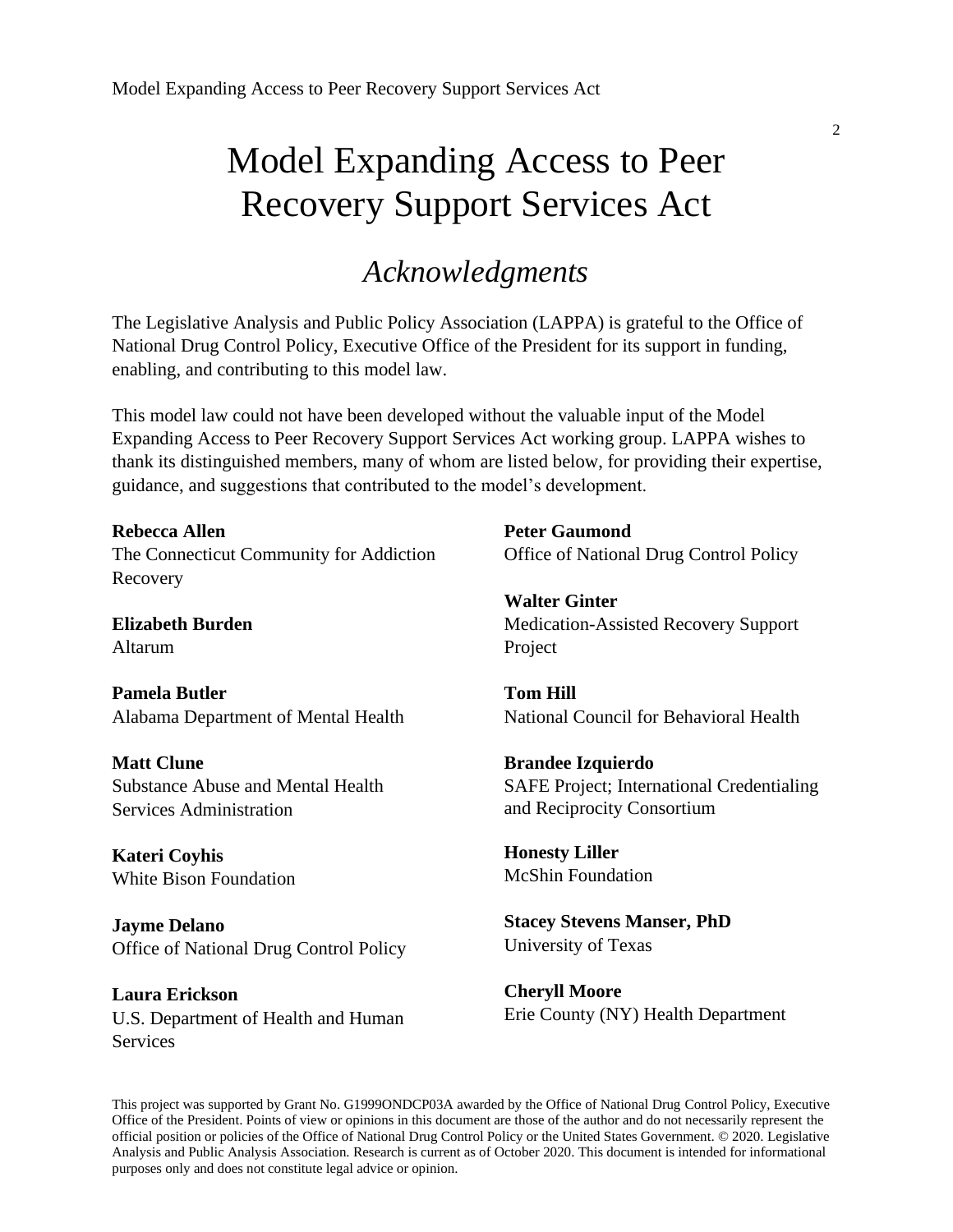Model Expanding Access to Peer Recovery Support Services Act

**Patty McCarthy** Faces and Voices of Recovery

**Joe Powell** Association of Persons Affected by Addiction

**Ruth Riddick** ASAP of New York State

**Joseph Hogan - Sanchez** Council on Accreditation of Peer Recovery Support Services

**Linda Sarage** Westfield State University

**Peggy Swarbrick, PhD** Rutgers University Behavioral Health Care and Collaborative Support Programs of New Jersey

**Danielle Tarino** Young People in Recovery

**Diana Williams** Altarum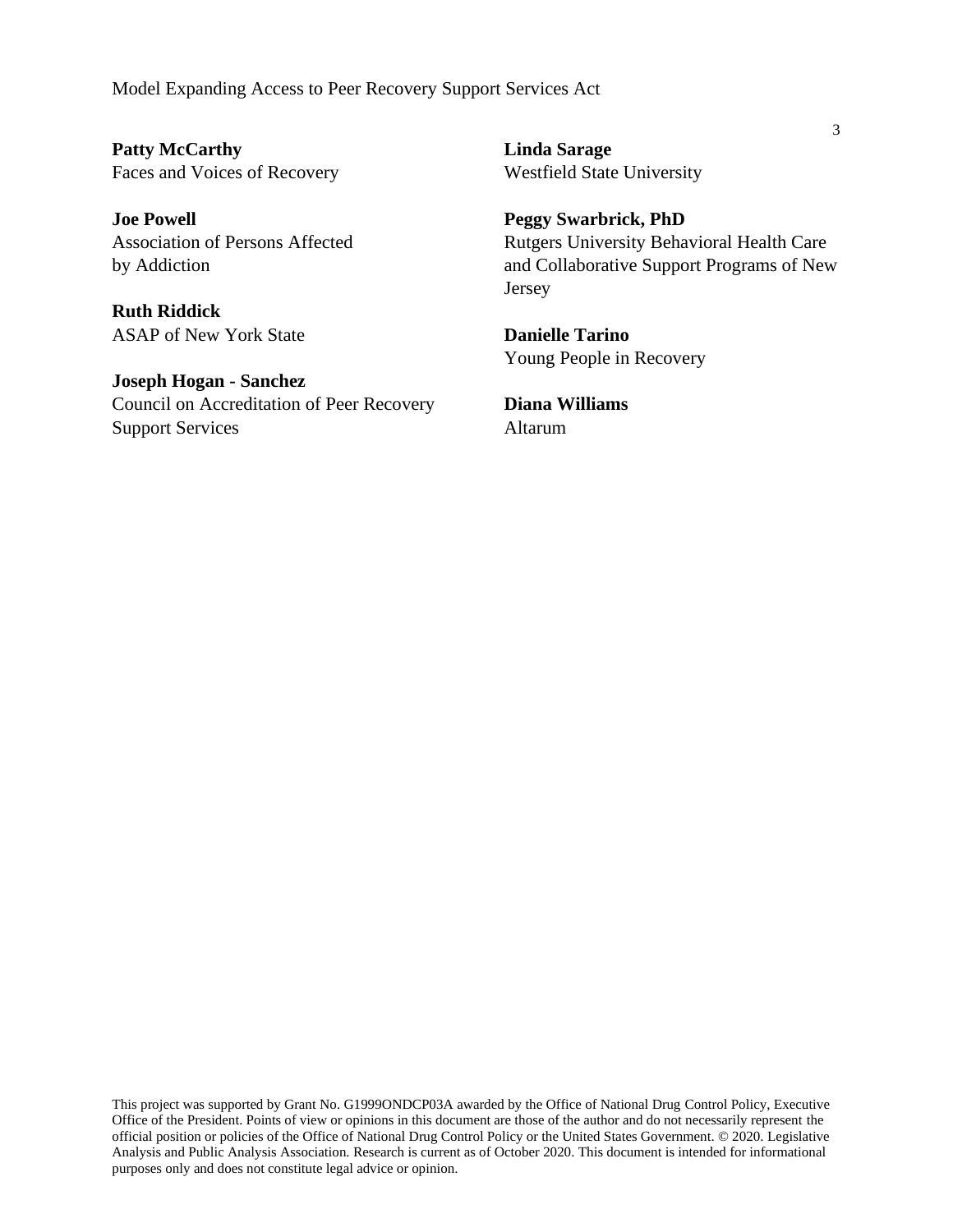# Model Expanding Access to Peer Recovery Support Services Act

## *Table of Contents*

| <b>SECTION</b>      | <b>DESCRIPTION</b>                                                | <b>PAGE</b>    |
|---------------------|-------------------------------------------------------------------|----------------|
| <b>SECTION I</b>    | <b>TITLE</b>                                                      | 5              |
| <b>SECTION II</b>   | <b>LEGISLATIVE FINDINGS</b>                                       | 5              |
| <b>SECTION III</b>  | <b>PURPOSE</b>                                                    | 6              |
| <b>SECTION IV</b>   | <b>DEFINITIONS</b>                                                | $\overline{7}$ |
| <b>SECTION V</b>    | <b>CREATION OF A PEER SUPPORT WORKER</b><br><b>ADVISORY BOARD</b> | 10             |
| <b>SECTION VI</b>   | <b>APPLICATION REQUIREMENTS</b>                                   | 14             |
| <b>SECTION VII</b>  | <b>CREDENTIALING OF PEER SUPPORT WORKERS</b>                      | 16             |
| <b>SECTION VIII</b> | <b>REPORTING</b>                                                  | 18             |
| <b>SECTION IX</b>   | <b>MEDICAID &amp; INSURANCE</b>                                   | 18             |
| <b>SECTION X</b>    | <b>FUNDING</b>                                                    | 19             |
| <b>SECTION XI</b>   | <b>RULES &amp; REGULATIONS</b>                                    | 20             |
| <b>SECTION XII</b>  | <b>SEVERABILITY</b>                                               | 20             |
| <b>SECTION XIII</b> | <b>EFFECTIVE DATE</b>                                             | 21             |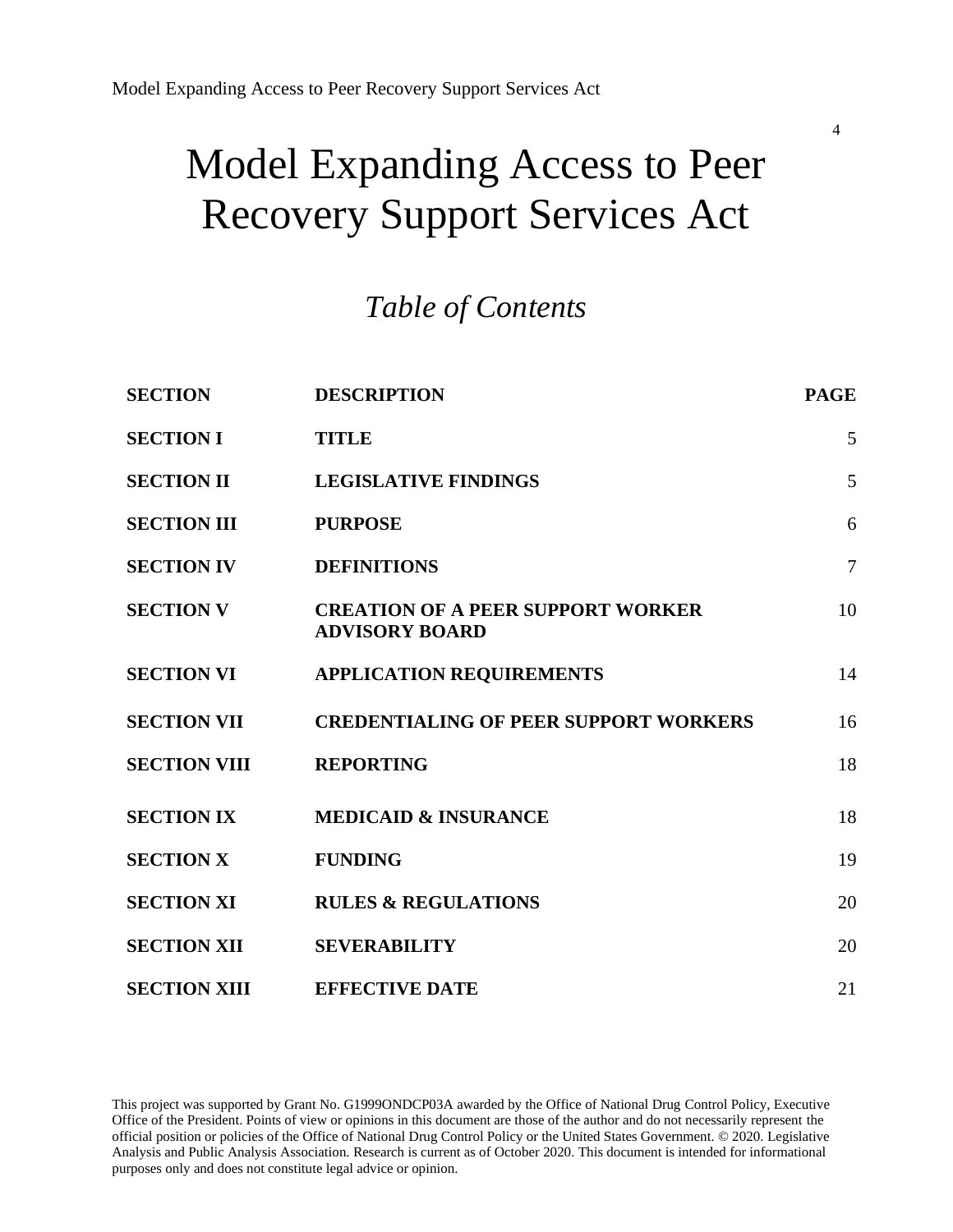#### **SECTION I. TITLE.**

This Act may be cited as the Model Expanding Access to Peer Recovery Support Services Act ("Act").

#### **SECTION II. LEGISLATIVE FINDINGS.**

- (a) The drug overdose epidemic has dealt a catastrophic blow to  $[INSERT STATE NAME]$ <sup>1</sup> that continues to endanger the lives of our citizens and the financial security of our state. The [Legislature] finds that there is an urgent need to address the substance use disorder crisis through a variety of means, including peer recovery support services that assist individuals in improving their health and wellness, living self-directed lives, and building a sustainable life in recovery.<sup>2</sup>
- (b) Peer recovery support services are essential to our citizens' recovery. Peers engage in direct work in engaging persons in recovery through advocacy, relationship building, socialization, and self-esteem building, and connecting persons to recovery resources.<sup>3</sup>
- (c) Research shows that peer support is a viable, evidence-based approach to supporting persons in recovery from substance use disorder. 4
- (d) It is the intent of the [Legislature] through this Act to promote peer support as a means of helping persons with a substance use disorder to achieve recovery through the creation of a peer support worker credentialing program throughout [INSERT STATE NAME].
- (e) This Legislation is also drafted with the intent promote engagement within and between the entire substance use recovery community including recovery community organizations and peer support programs governed under this Act.
- (f) Further, the [Legislature] intends to address the crucial lack of funding for peer recovery support services by helping to streamline the process of credentialing peer support

<sup>&</sup>lt;sup>1</sup> This Act contains certain bracketed words and phrases  $(e.g., "[insert state name]").$  Brackets indicate instances where state lawmakers may need to insert state-specific terminology or facts.

<sup>&</sup>lt;sup>2</sup> "Recovery and Recovery Support". samhsa.gov, 2020. https://www.samhsa.gov/find-help/recovery.

<sup>3</sup> *What Is Peer Support* (Substance Abuse and Mental Health Services Administration), accessed 3 May 2020, https://www.samhsa.gov/sites/default/files/programs\_campaigns/brss\_tacs/peer-support-2017.pdf.

<sup>4</sup> Keris Myrick and Paolo del Vecchio, "Peer Support Services In The Behavioral Healthcare Workforce: State Of The Field." *Psychiatric Rehabilitation Journal* 39, no. 3 (2016): 197-203, doi:10.1037/prj0000188.

This project was supported by Grant No. G1999ONDCP03A awarded by the Office of National Drug Control Policy, Executive Office of the President. Points of view or opinions in this document are those of the author and do not necessarily represent the official position or policies of the Office of National Drug Control Policy or the United States Government. © 2020. Legislative Analysis and Public Analysis Association. Research is current as of October 2020. This document is intended for informational purposes only and does not constitute legal advice or opinion.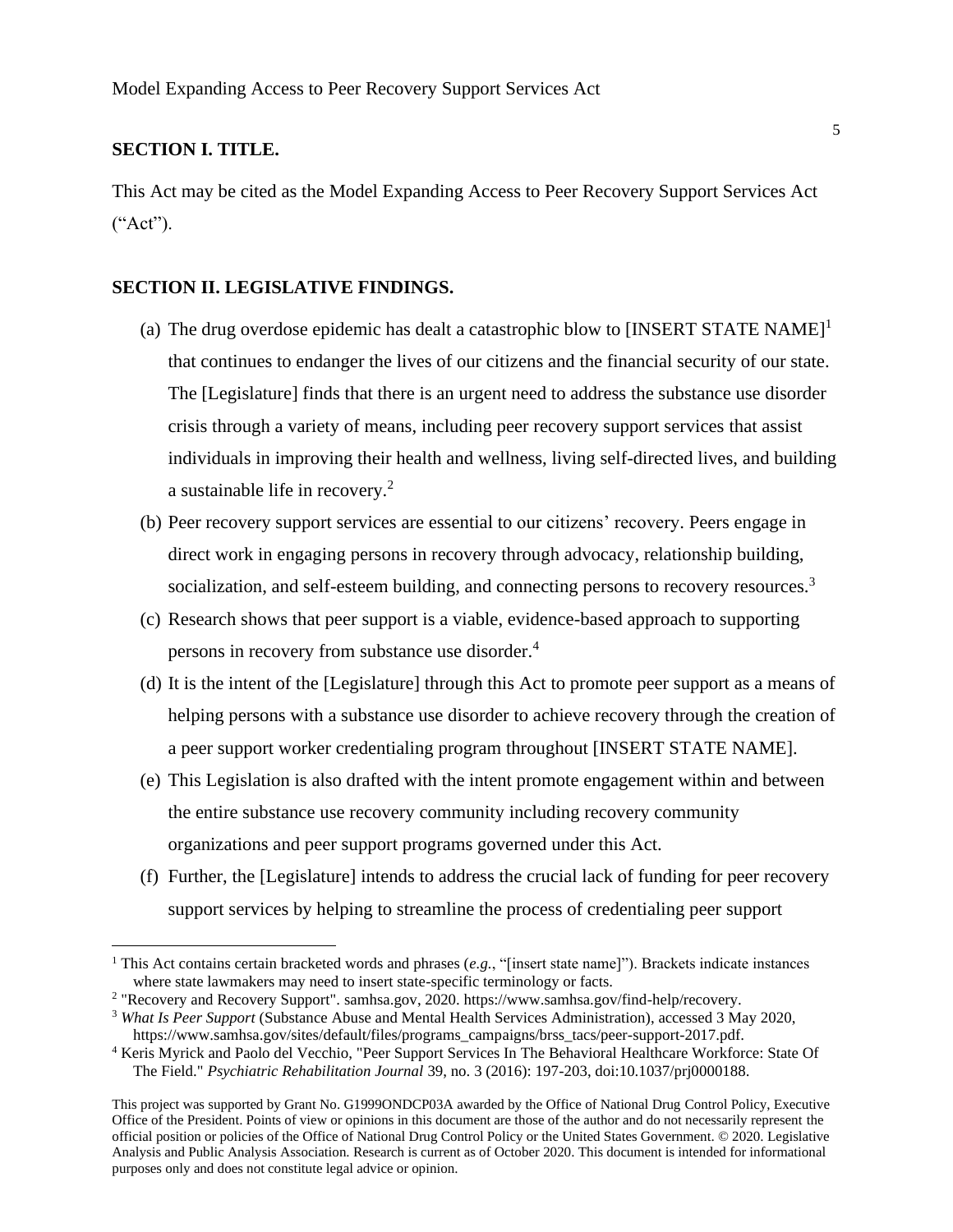workers and allowing for coverage of their services by Medicaid.

#### **SECTION III. PURPOSE**

This Act:

- (a) Promotes uniformity by providing non-partisan consistent legislation that brings clarity and stability to the peer support credentialing process.
- (b) Creates a legislative framework for streamlining a responsive and cohesive peer support worker credentialing program.
- (c) Creates a multi-disciplinary Advisory Board under [a single state authority or designated authority] that addresses substance use disorders to make recommendations and provide advice related to the creation or expansion of the peer support credentialing program;
- (d) Tasks a [single state authority or designated authority] with contracting with a third-party organization or entity to oversee the credentialing of state peer support workers; and
- (e) Requires the state Medicaid program and private insurers to include coverage for peer support services provided by a credentialed peer support worker.

#### **Commentary**

"Peer support is rooted in the idea that people who share similar experiences can offer help, empathy, validation, information, and hope for another person pursing recovery."<sup>5</sup> Thus, "peer recovery support services hold[s] promise as a vital link between systems that treat substance use disorders in a clinical setting and the larger communities in which people seeking to achieve and sustain recovery live."<sup>6</sup>

The exact title used to describe peer support workers depends upon the setting in which they practice. Common titles include peer specialist, recovery coach, peer advocate, and peer recovery support specialist. Regardless of the title, peer support is a powerful tool in the addressing and overcoming substance use disorders.

Peer support provides a variety of benefits for persons struggling with substance use disorder. Studies show that individuals in recovery who receive peer support have decreased

<sup>5</sup> Myrick and Vecchio, "Peer Support Services in the Behavioral Healthcare Workforce," 197.

<sup>6</sup>*What Are Peer Recovery Support Services?* (Rockville: Substance Abuse and Mental Health Services Administration, 2009), 10, https://store.samhsa.gov/product/What-Are-Peer-Recovery-Support-Services- /SMA09-4454.

This project was supported by Grant No. G1999ONDCP03A awarded by the Office of National Drug Control Policy, Executive Office of the President. Points of view or opinions in this document are those of the author and do not necessarily represent the official position or policies of the Office of National Drug Control Policy or the United States Government. © 2020. Legislative Analysis and Public Analysis Association. Research is current as of October 2020. This document is intended for informational purposes only and does not constitute legal advice or opinion.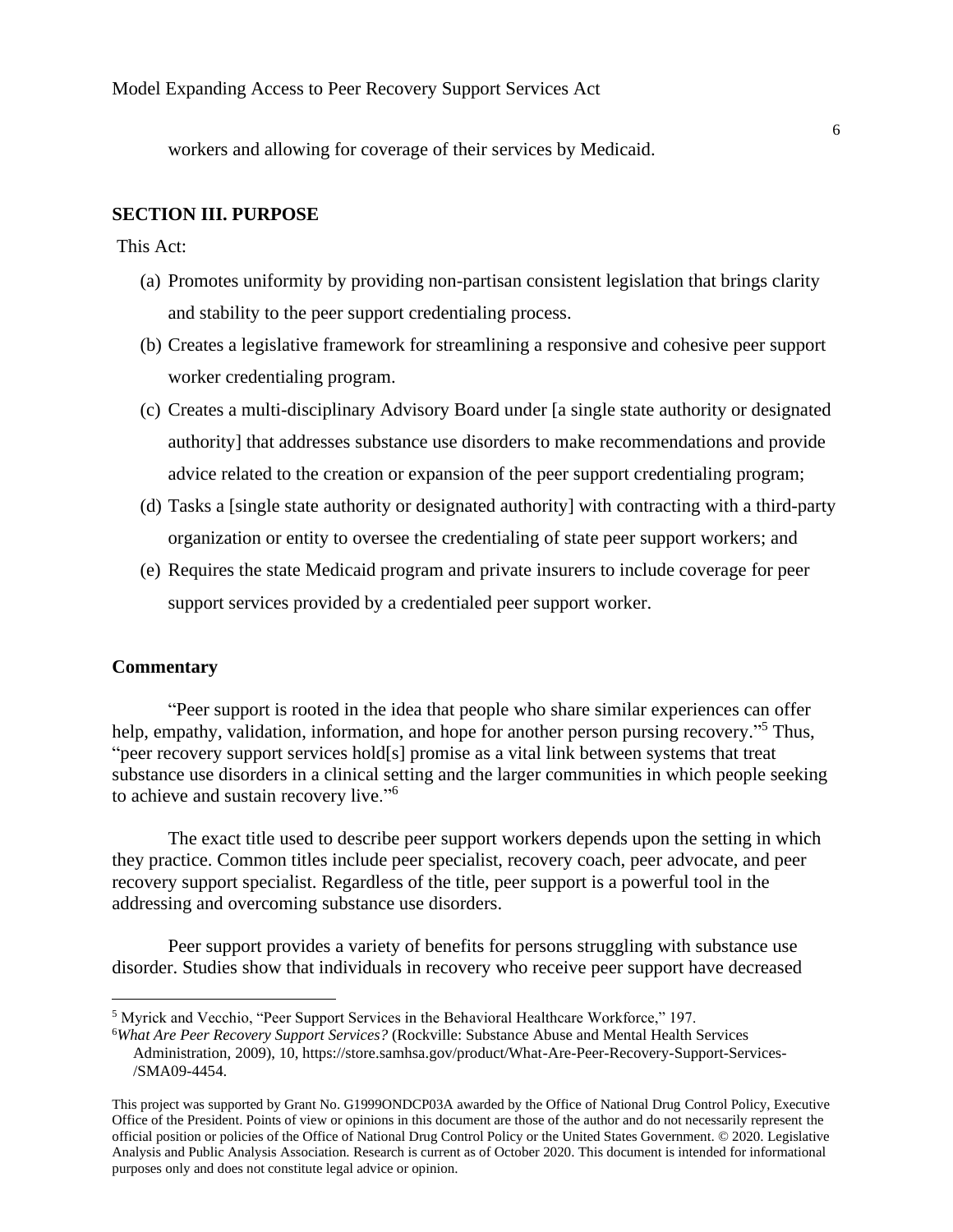substance use and depression,<sup>7</sup> increased self-esteem and confidence,<sup>8</sup> and increased empathy and acceptance.<sup>9</sup>

In addition to the substantive benefits to the state provided by implementing a uniform peer support credentialing program there are fiscal benefits. First, there is evidence that involvement with peer support services can reduce hospital admission rates of persons suffering from substance use disorder versus individuals who do not receive peer support services while in recovery<sup>10</sup> Second, "[a] systematic review evaluating the use of peer support workers reported significant decreases in substance use and improved recovery capital (e.g., housing stability, selfcare, independence, and health management) for individuals who used peer support services."<sup>11</sup> Both of these factors reduce medical costs for citizens within the state.

#### **SECTION IV. DEFINITIONS.**

As used in this Act, unless the context clearly indicates otherwise, the words and phrases listed below have the meanings given to them in this section:

- (a) Board.— "Board" means the advisory board created in Section V of this Act;
- (b) Credentialed peer support worker.— "Credentialed peer support worker" means a person who is credentialed by the state or by a credentialing organization contracted by or working in collaboration with the state;
- (c) Co-occurring disorder.— "Co-occurring disorder" means the coexistence of both a

7

<sup>7</sup> Davidson, L., Bellamy, C., Guy, K., & Miller, R. (2012). Peer support among persons with

severe mental illnesses: a review of evidence and experience. World Psychiatry, 11(2), 123-128 cited in "What is Peer Support" Substance Abuse and Mental Health Services Administration, accessed May 3, 2020, [https://www.samhsa.gov/sites/default/files/programs\\_campaigns/brss\\_tacs/peer-support-2017.pdf.](https://www.samhsa.gov/sites/default/files/programs_campaigns/brss_tacs/peer-support-2017.pdf)

<sup>8</sup> Davidson, L., Chainman, M., Kloos, B., Weingarten, R., Stayner, D., & Tebes, J. K. (1999). Peer support among individuals with severe mental illness: A review of the evidence. *Clinical psychology: Science and practice, 6*(2), 165-187. quoted in Secondary Source "What is Peer Support" Substance Abuse and Mental Health Services Administration, accessed May 3, 2020,

[https://www.samhsa.gov/sites/default/files/programs\\_campaigns/brss\\_tacs/peer-support-2017.pdf.](https://www.samhsa.gov/sites/default/files/programs_campaigns/brss_tacs/peer-support-2017.pdf) <sup>9</sup> Coatsworth-Puspoky, R., Forchuk, C., & Ward-Griffin, C. (2006). Peer support relationships: an unexplored interpersonal process in mental health. *Journal of psychiatric and mental health nursing, 13*(5), 490-497., cited in "What is Peer Support" Substance Abuse and Mental Health Services Administration, accessed May 3, 2020, https://www.samhsa.gov/sites/default/files/programs\_campaigns/brss\_tacs/peer-support-2017.pdf.

<sup>&</sup>lt;sup>10</sup> "What Is Peer Support". Substance Abuse and Mental Health Services Administration.

<sup>11</sup> *Peer Support Workers In Emergency Departments: Engaging Individuals Surviving Opioid Overdoses – Qualitative Assessment*, (National Council for Behavioral Health, 2020), 2, [https://www.thenationalcouncil.org/wp-content/uploads/2018/12/Peer-Support-Workers-in-EDs-Issue-](https://www.thenationalcouncil.org/wp-content/uploads/2018/12/Peer-Support-Workers-in-EDs-Issue-Brief.pdf?daf=375ateTbd56)[Brief.pdf?daf=375ateTbd56,](https://www.thenationalcouncil.org/wp-content/uploads/2018/12/Peer-Support-Workers-in-EDs-Issue-Brief.pdf?daf=375ateTbd56) citing to Ellen L. Bassuk *et al*., "Peer-Delivered Recovery Support Services For Addictions In The United States: A Systematic Review", *Journal Of Substance Abuse Treatment* 63 (2016): 1-9, doi:10.1016/j.jsat.2016.01.003.

This project was supported by Grant No. G1999ONDCP03A awarded by the Office of National Drug Control Policy, Executive Office of the President. Points of view or opinions in this document are those of the author and do not necessarily represent the official position or policies of the Office of National Drug Control Policy or the United States Government. © 2020. Legislative Analysis and Public Analysis Association. Research is current as of October 2020. This document is intended for informational purposes only and does not constitute legal advice or opinion.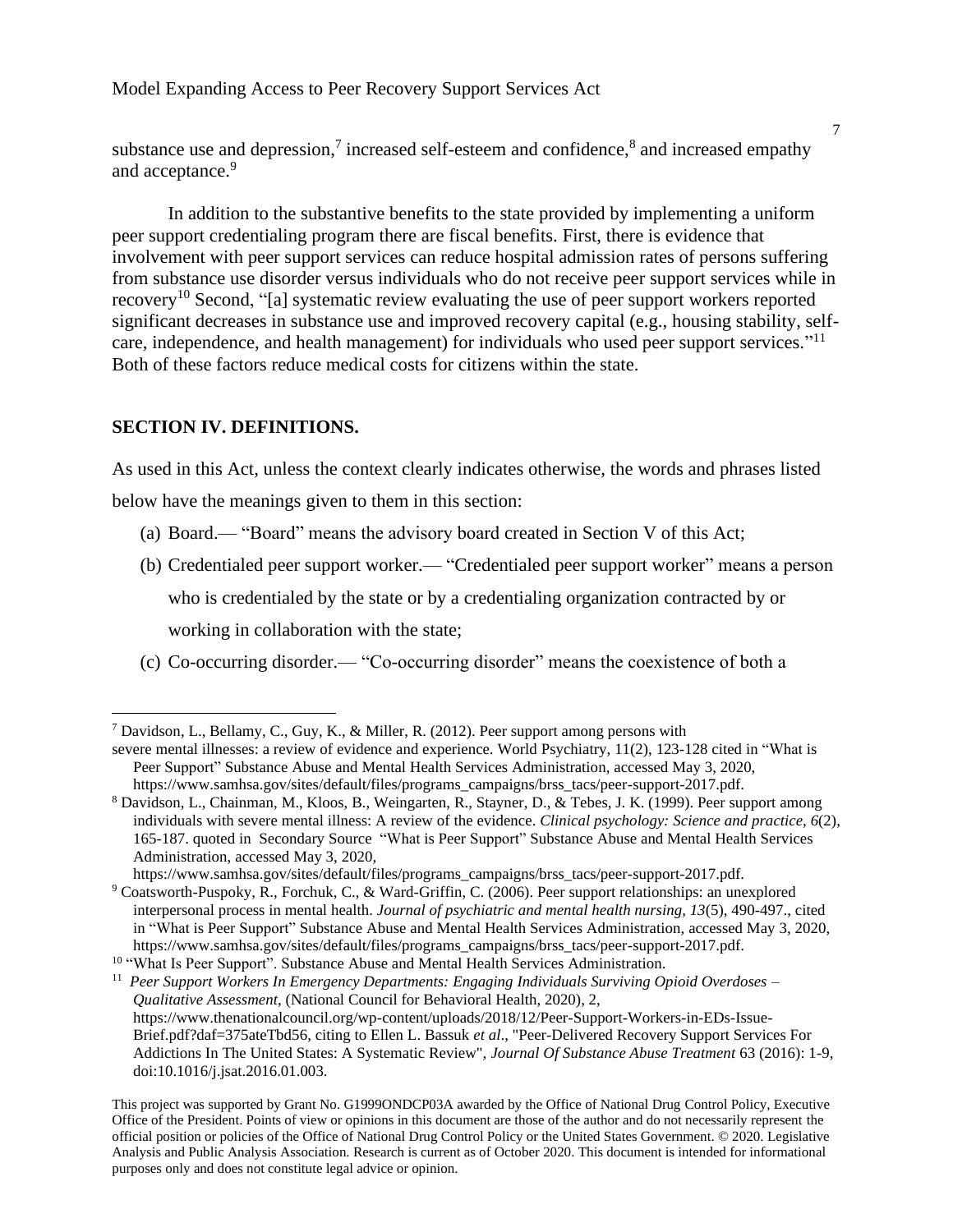mental health and a substance use disorder;

- (d) Peer support.— "Peer support" means non-clinical care and assistance that encompasses a range of activities and interactions between people who share similar experiences of navigating substance use disorder in an effort to aid persons in long-term recovery. These activities include but are not limited to:
	- (1) Supporting persons in seeking recovery;
	- (2) Sharing resources and building skills; and
	- (3) Building community and relationships.
- (e) Recovery.— "Recovery" means a process of change through which individuals improve their health and wellness, live a self-directed life, and strive to reach their full potential  $^{12}$ ;
- (f) Recovery community-based provider.— "Recovery community-based provider" means an entity or organization that provides services, including, but not limited to, housing support and connections to therapists, in the community to persons with substance use disorder or co-occurring disorder;
- (g) Single state authority. "Single state authority" means the state agency or department authorized by this Act to work with in conjunction with the multi-disciplinary board established in Section V;
- (h) Substance use disorder.— "Substance use disorder" means the recurrent use of alcohol and/or drugs that causes clinically significant impairment, including health or medical problems, and inability to meet major responsibilities at work, school, or home<sup>13</sup>;
- (i) Telehealth.— "Telehealth" means the delivery of health care services, including techassisted peer support services, through interactive audio, video, or other electronic media used for the purpose of diagnosis, consultation, or peer recovery services; and
- (j) Technology-assisted peer support. "Technology-assisted peer support" means the use

<sup>&</sup>lt;sup>12</sup> "Recovery and Recovery Support," U.S. Department of Health and Human Services, Substance Abuse and Mental Health Administration, accessed March 18, 2020[,https://www.samhsa.gov/find-help/recovery.](https://www.samhsa.gov/find-help/recovery) *See also*  "Recovery | National Institute On Drug Abuse", National Institute On Drug Abuse, 2020, https://www.drugabuse.gov/drugtopics/recovery#:~:text=Recovery%20is%20a%20process%20of,regain%20heal th%20and%20social%20function.

<sup>&</sup>lt;sup>13</sup> "Mental Health and Substance Use Disorders | SAMHSA - Substance Abuse and Mental Health Services Administration". Samhsa.Gov, 2020. [https://www.samhsa.gov/find-help/disorders.](https://www.samhsa.gov/find-help/disorders)

This project was supported by Grant No. G1999ONDCP03A awarded by the Office of National Drug Control Policy, Executive Office of the President. Points of view or opinions in this document are those of the author and do not necessarily represent the official position or policies of the Office of National Drug Control Policy or the United States Government. © 2020. Legislative Analysis and Public Analysis Association. Research is current as of October 2020. This document is intended for informational purposes only and does not constitute legal advice or opinion.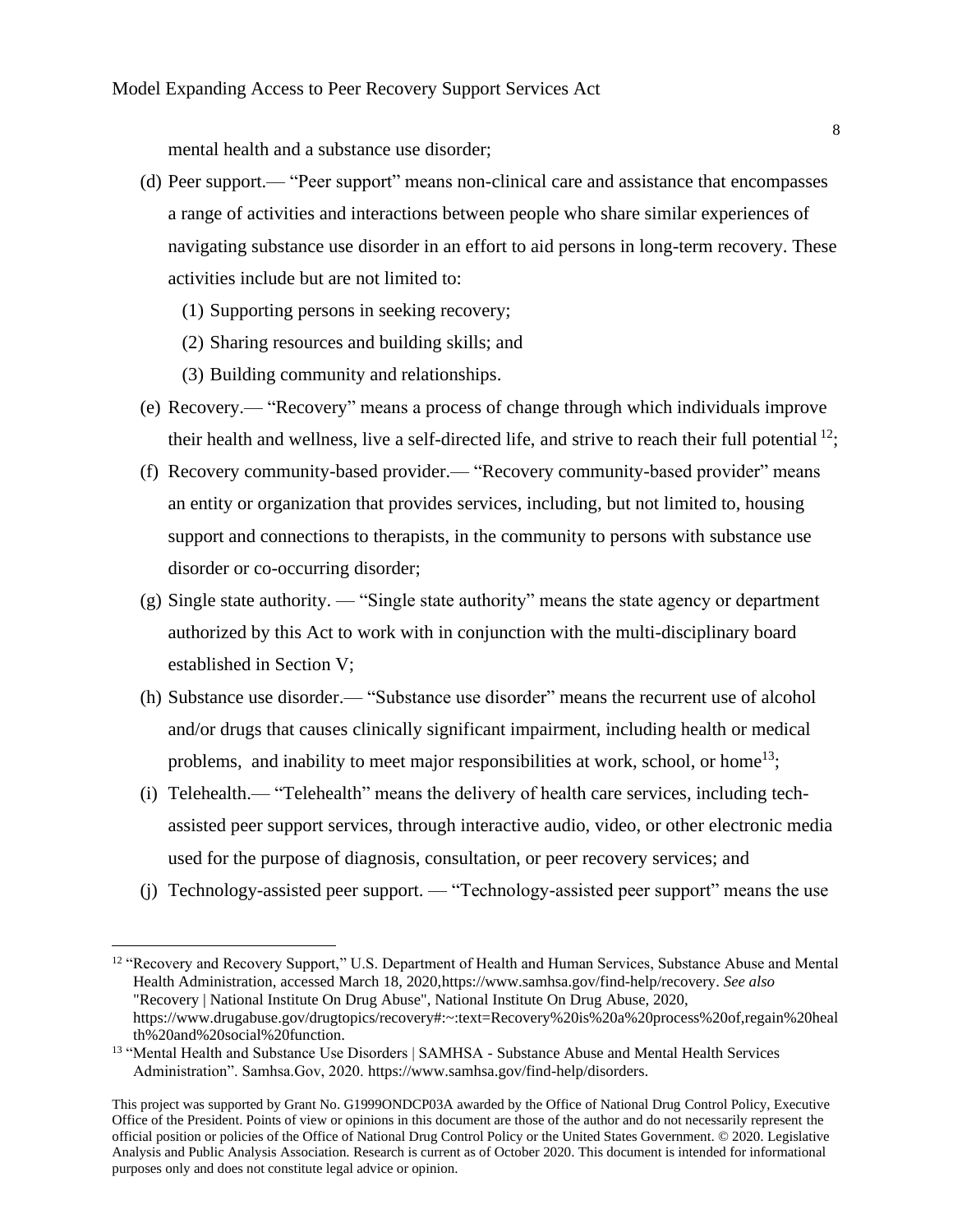of technology or other remote or distance service for the delivery of peer support services.

#### **Commentary**

Peer support workers practice in a range of settings including, but not limited to, emergency rooms, child welfare agencies, recovery community centers, homeless shelters, correctional settings, "drug courts and other criminal justice settings,"<sup>14</sup> and behavioral health and primary care settings.<sup>15</sup>

The peer support activities listed in subsection (e) of Section IV are just a small portion of the wide range of activities in which a peer support worker might engage to help persons in recovery from a substance use disorder.<sup>16</sup> Other activities may include leading recovery groups, helping to find housing, supervising other peer workers, developing resources, or educating the public and policymakers.<sup>17</sup> Thus, peer support workers may work in a variety of areas, from correctional settings to recovery community centers, <sup>18</sup> and state policymakers should feel free to make additions or revisions to this list in the model definition.

The definition of "substance use disorder" is nuanced. The current definition provided in subsection (h) is adapted from the Substance Abuse and Mental Health Service Administration's ("SAMHSA") working explanation of the disorder.<sup>19</sup> In addition, there is another, more complex definition of "substance use disorder" provided in the Diagnostic and Statistical Manual of Mental Disorders (DSM-5). For brevity's sake, and because this Model Act does not focus on the clinical aspect of substance use disorders, the definition provided by SAMHSA will be used throughout the model.

This Act allows for the credentialing of a person as a peer support worker if they meet certain requirements including living with a substance use disorder *or* a co-occurring disorder. The interconnection between substance use disorder and co-occurring disorders is pervasive; about half of those with substance use disorder also have a co-occurring disorder.<sup>20</sup> While some of the subject matter studied during the credentialing process for the two may be different,

<sup>&</sup>lt;sup>14</sup> SAMHSA "What is Peer Support (last accessed June 16, 2020)(

[https://www.samhsa.gov/sites/default/files/programs\\_campaigns/brss\\_tacs/peer-support-2017.pdf\)](https://www.samhsa.gov/sites/default/files/programs_campaigns/brss_tacs/peer-support-2017.pdf). <sup>15</sup> *Id*.

<sup>16</sup> "Peer Support Role". samhsa.gov, 2020. https://www.samhsa.gov/brss-tacs/recovery-support-tools/peers.

<sup>&</sup>lt;sup>17</sup> Peer Support Role.

<sup>18</sup> Peer Support Role.

<sup>&</sup>lt;sup>19</sup> "Mental Health and Substance Use Disorders" SAMHSA – Substance Abuse and Mental Health Services Administration. [https://www.samhsa.gov/find-help/disorders.](https://www.samhsa.gov/find-help/disorders) 

<sup>20</sup> NIDA. "Part 1: The Connection Between Substance Use Disorders and Mental Illness." *National Institute on Drug Abuse*, 28 May. 2020, https://www.drugabuse.gov/publications/research-reports/common-comorbiditiessubstance-use-disorders/part-1-connection-between-substance-use-disorders-mental-illness Accessed 31 Aug. 2020.

This project was supported by Grant No. G1999ONDCP03A awarded by the Office of National Drug Control Policy, Executive Office of the President. Points of view or opinions in this document are those of the author and do not necessarily represent the official position or policies of the Office of National Drug Control Policy or the United States Government. © 2020. Legislative Analysis and Public Analysis Association. Research is current as of October 2020. This document is intended for informational purposes only and does not constitute legal advice or opinion.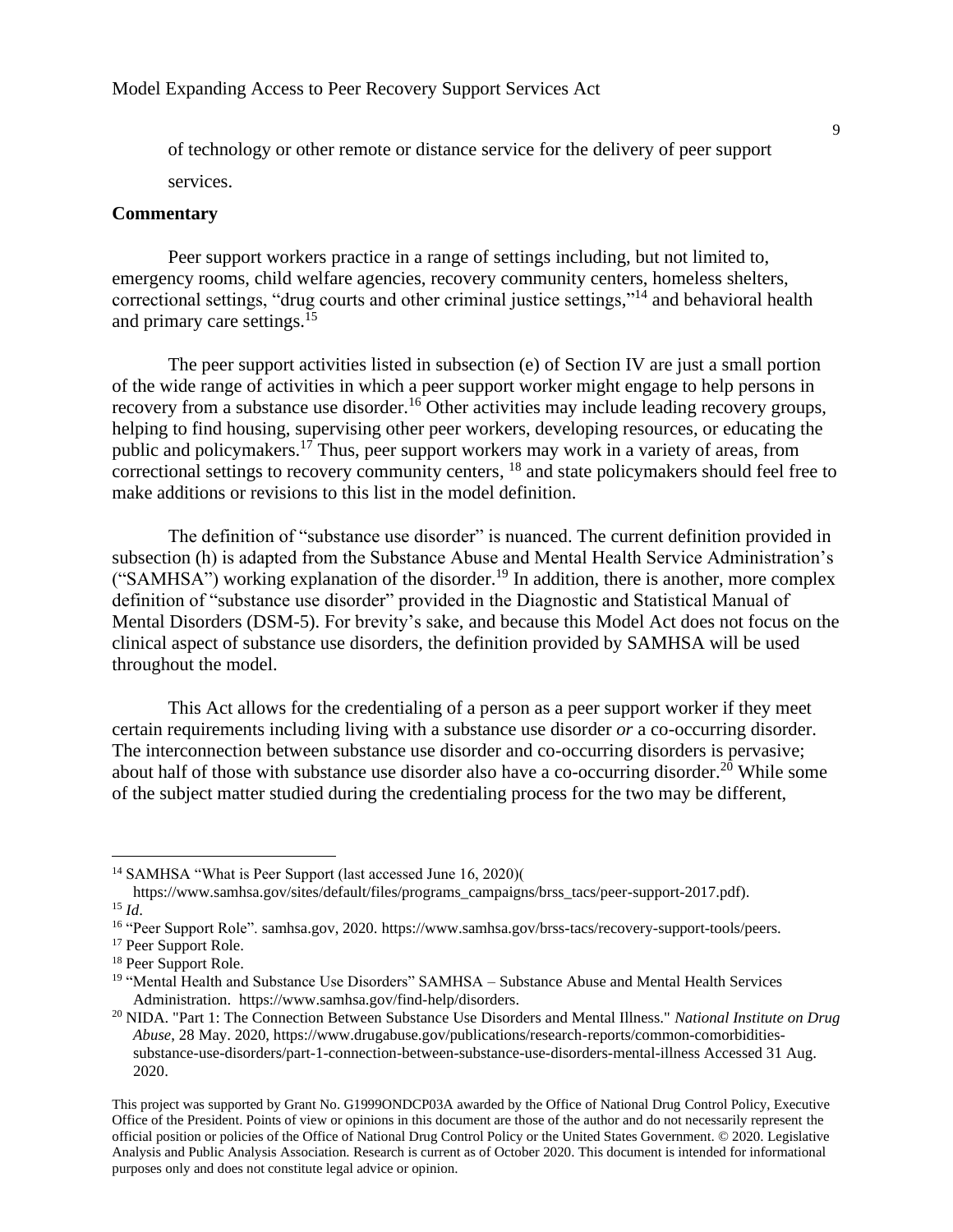individuals with a co-occurring disorder who wish to become credentialed SUD peer support workers can become credentialed under this Act if they meet the requirements.<sup>21</sup>

Because peer support is premised on the idea that a peer has his or her own lived experience and, as a result, offers his or her own acceptance and understanding, peer support workers can reach persons in recovery in ways in which others may not be able to through engagement, reciprocity, and relationship-building. Essentially, peer support workers "act as empowerment catalysts, precipitating changes such as increased hope, articulation of dreams and goals, and identification of needed action steps that help program participants take charge of their own lives."<sup>22</sup>

#### **SECTION V. CREATION OF A PEER SUPPORT WORKER ADVISORY BOARD.**

- (a) In general.— Pursuant to this Act, there is established in, but not of, the single state authority, a multi-disciplinary advisory board which shall function to oversee policy related to the credentialing of peer support workers, state-run or state-funded peer support programs, and issues impacting credentialed peer support workers.
- (b) Advisory board powers.— The advisory board shall have the following powers, duties, and functions:
	- (1) Provide guidance to the single state authority, peer support workers, the thirdparty organization referenced in Section VII of this Act, persons receiving peer support, and employers of credentialed peer support workers on issues related to peer support;
	- (2) Pursuant to Section VIII, issue reports on the status of the peer support program to the [Legislature] on the operation of the peer support program, with such recommendations concerning the program as are deemed necessary;
	- (3) Work with the single state authority to approve the private organization to contract with to oversee the credentialing process as provided in Section VII of

<sup>21</sup>"Part 1: The Connection Between Substance Use Disorders and Mental Illness", Drugabuse.Gov, 2020, [https://www.drugabuse.gov/publications/research-reports/common-comorbidities-substance-use-disorders/part-1](https://www.drugabuse.gov/publications/research-reports/common-comorbidities-substance-use-disorders/part-1-connection-between-substance-use-disorders-mental-illness) [connection-between-substance-use-disorders-mental-illness.](https://www.drugabuse.gov/publications/research-reports/common-comorbidities-substance-use-disorders/part-1-connection-between-substance-use-disorders-mental-illness) *See also* "Mental Health and Substance Use Disorders", SAMHSA - Substance Abuse and Mental Health Services Administration". samhsa.gov, 2020. https://www.samhsa.gov/find-help/disorders.

<sup>&</sup>lt;sup>22</sup> Swarbrick, Margaret, Mary-Catherine Bohan, Rena Gitlitz, and Micah Hillis. "Peer Health Navigators Support Individuals with An Opioid Use Disorder Transitioning from Prison". *Drug and Alcohol Dependence* 203 (2019) 88-91. doi: https://doi.org/10.1016/j.drugalcdep.2019.07.006.

This project was supported by Grant No. G1999ONDCP03A awarded by the Office of National Drug Control Policy, Executive Office of the President. Points of view or opinions in this document are those of the author and do not necessarily represent the official position or policies of the Office of National Drug Control Policy or the United States Government. © 2020. Legislative Analysis and Public Analysis Association. Research is current as of October 2020. This document is intended for informational purposes only and does not constitute legal advice or opinion.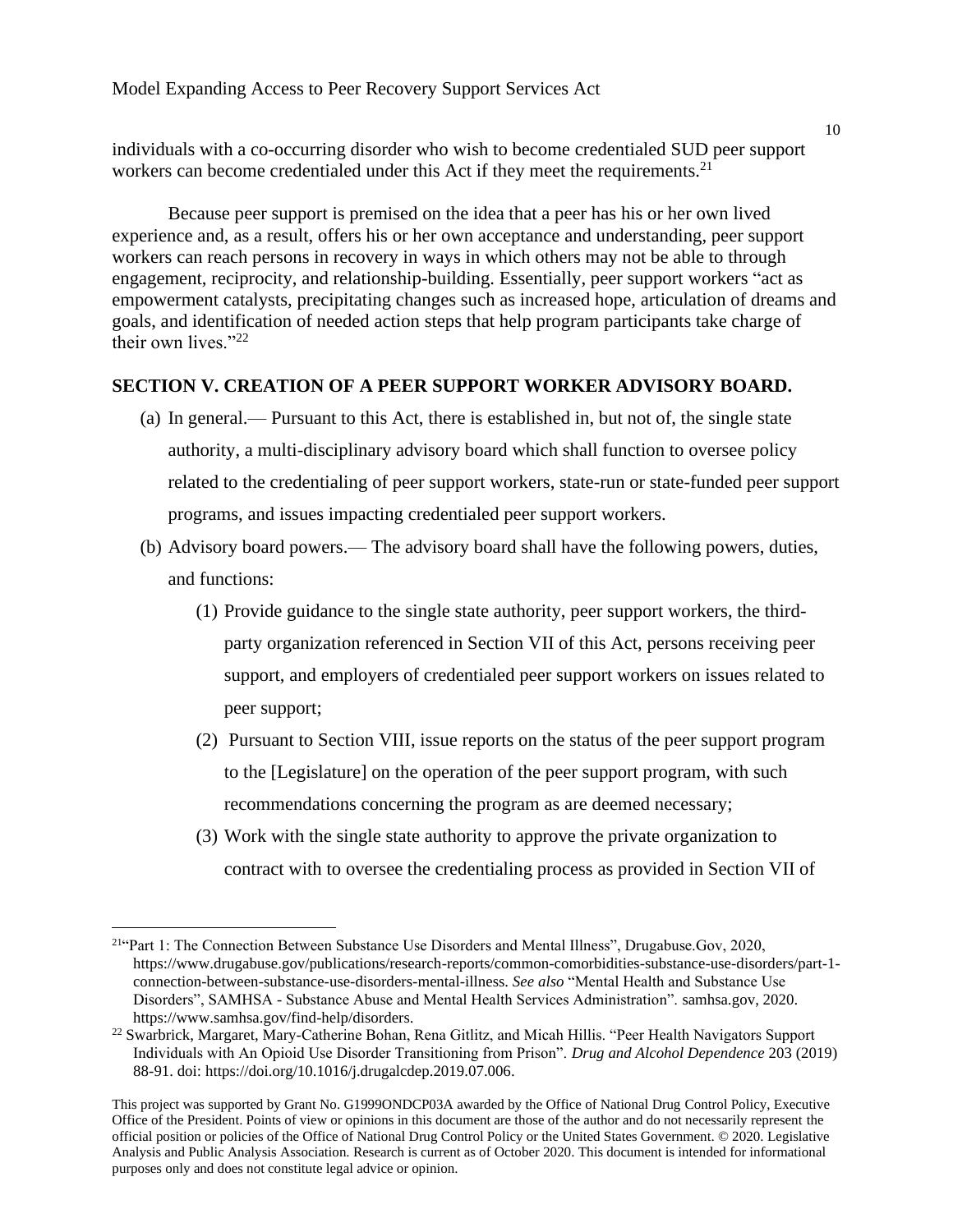this Act;

- (4) Oversee and fund initiatives to promote peer support within the state;
- (5) Provide support to individuals interested in applying to become a credentialed certified peers support workers;
- (6) Advocate and provide support to credentialed peer support workers, including but not limited to issues of:
	- (A) Finding and retaining employment;
	- (B) Developing peer support skills for use in the workplace; and
	- (C) Supporting individuals in their role as a credentialed peer support worker;
- (7) Promote and fund initiatives that telehealth access for persons needing peer support;
- (8) Promote and fund initiatives that foster diversity and inclusion within the field of peer support; and
- (9) Engage with organizations that employ credentialed peer support workers to:
	- (A) Foster organizational readiness on the part of the employer; and
	- (B) Integrate peer support workers into the organization.
- (c) In general.— The members of the board shall be comprised of persons in the field of peer support and professionals who serve and are representative of the racial, ethnic, and socioeconomic diversity of the citizens of the state, and to the extent possible, underserved communities within the state or areas of the state with limited access to peer support or treatment for substance use disorder.
- (d) Appointment.— The board shall be appointed by the [Legislature] in consultation with the [director/secretary/commissioner] of the single state authority.
- (e) Membership.— Membership of the board shall include:
	- (1) The [director/secretary/commissioner] of the single state authority or his or her designee;
	- (2) At least fifty percent (50%) of the persons on the board shall be peer support workers or persons with experience in the field of peer support;

This project was supported by Grant No. G1999ONDCP03A awarded by the Office of National Drug Control Policy, Executive Office of the President. Points of view or opinions in this document are those of the author and do not necessarily represent the official position or policies of the Office of National Drug Control Policy or the United States Government. © 2020. Legislative Analysis and Public Analysis Association. Research is current as of October 2020. This document is intended for informational purposes only and does not constitute legal advice or opinion.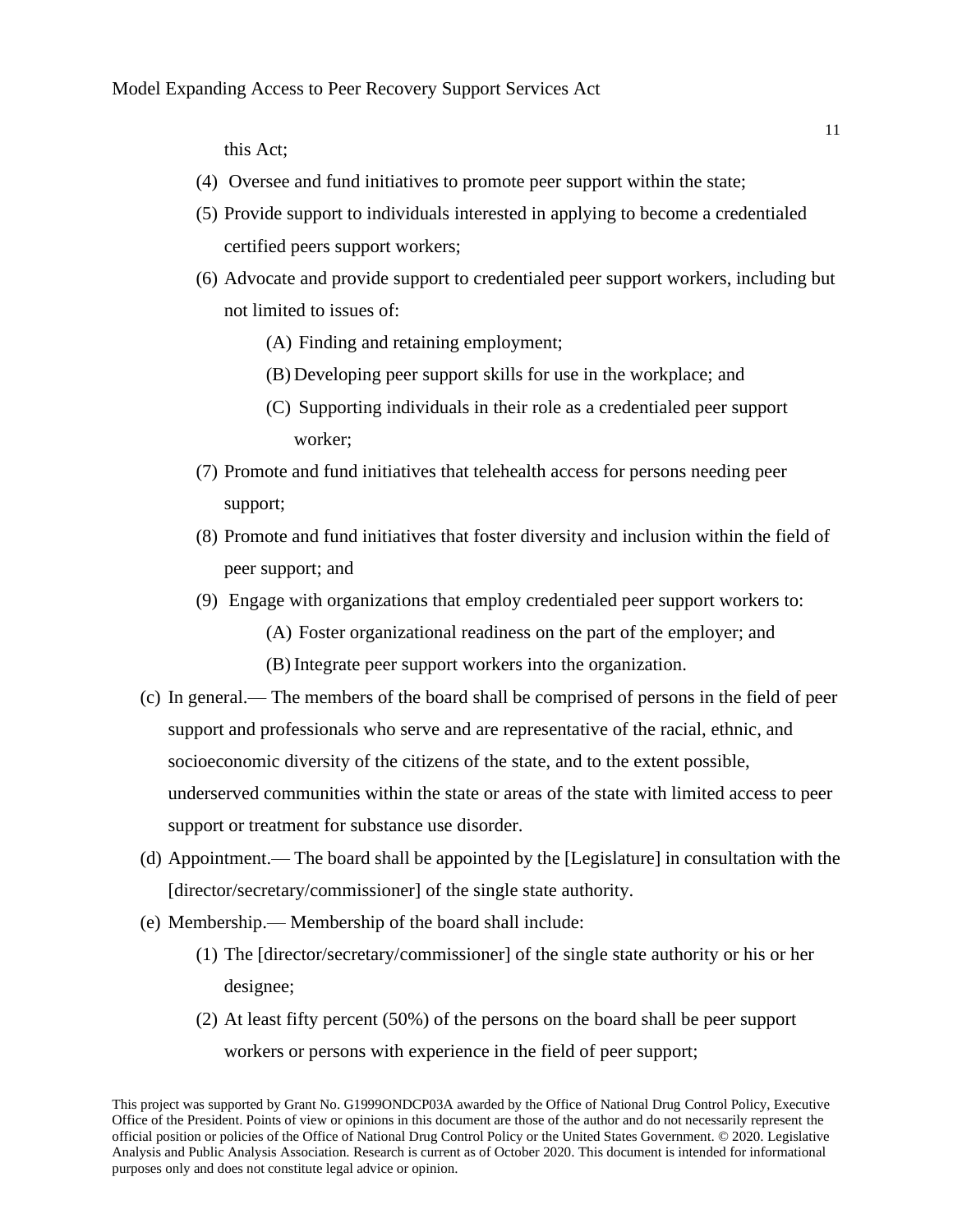- (3) A public health representative
- (4) A licensed behavioral health professional;
- (5) A person with experience working in the field of addiction; and
- (6) Any additional members designated as necessary by the board and the [director/secretary/commissioner] of the single state authority including, but not limited to:
	- (A)Persons engaged in research at academic institutions;
	- (B) Recovery Community advocates;
	- (C) Family members and allies;
	- (D)Employers of credentialed peer support workers; or
	- (E) An expert in the credentialing process for persons in the peer support field.
- (f) Chair of the board.— The board shall organize as soon as practicable, but no later than sixty (60) days following the appointment of its members, and shall select a chairperson and vice-chairperson from among the members.
- (g) Term of membership.— The term of each member appointed to the board shall be [number] years.
- (h) Vacancy.— Vacancies in the membership of the board shall be filled in the same manner provided by the original appointments.
- (i) Quorum.— The majority of the members of the board shall constitute a quorum.
- (j) Compensation.— Members of the board shall not receive compensation for their services as members of the board; however, members may be reimbursed for actual expenses incurred in carrying out their duties as members of the advisory board pursuant to [statutory reference] or receive an honorarium.
- (k) Meetings.— The advisory board shall convene at least [number] of times per year.
- (l) Registry.— The board in conjunction with the single state authority shall create and update a publicly accessible registry of individuals credentialed as a peer support worker in good standing within the state. This registry shall also include potential employment opportunities for credentialed peer support workers and shall be updated monthly and

This project was supported by Grant No. G1999ONDCP03A awarded by the Office of National Drug Control Policy, Executive Office of the President. Points of view or opinions in this document are those of the author and do not necessarily represent the official position or policies of the Office of National Drug Control Policy or the United States Government. © 2020. Legislative Analysis and Public Analysis Association. Research is current as of October 2020. This document is intended for informational purposes only and does not constitute legal advice or opinion.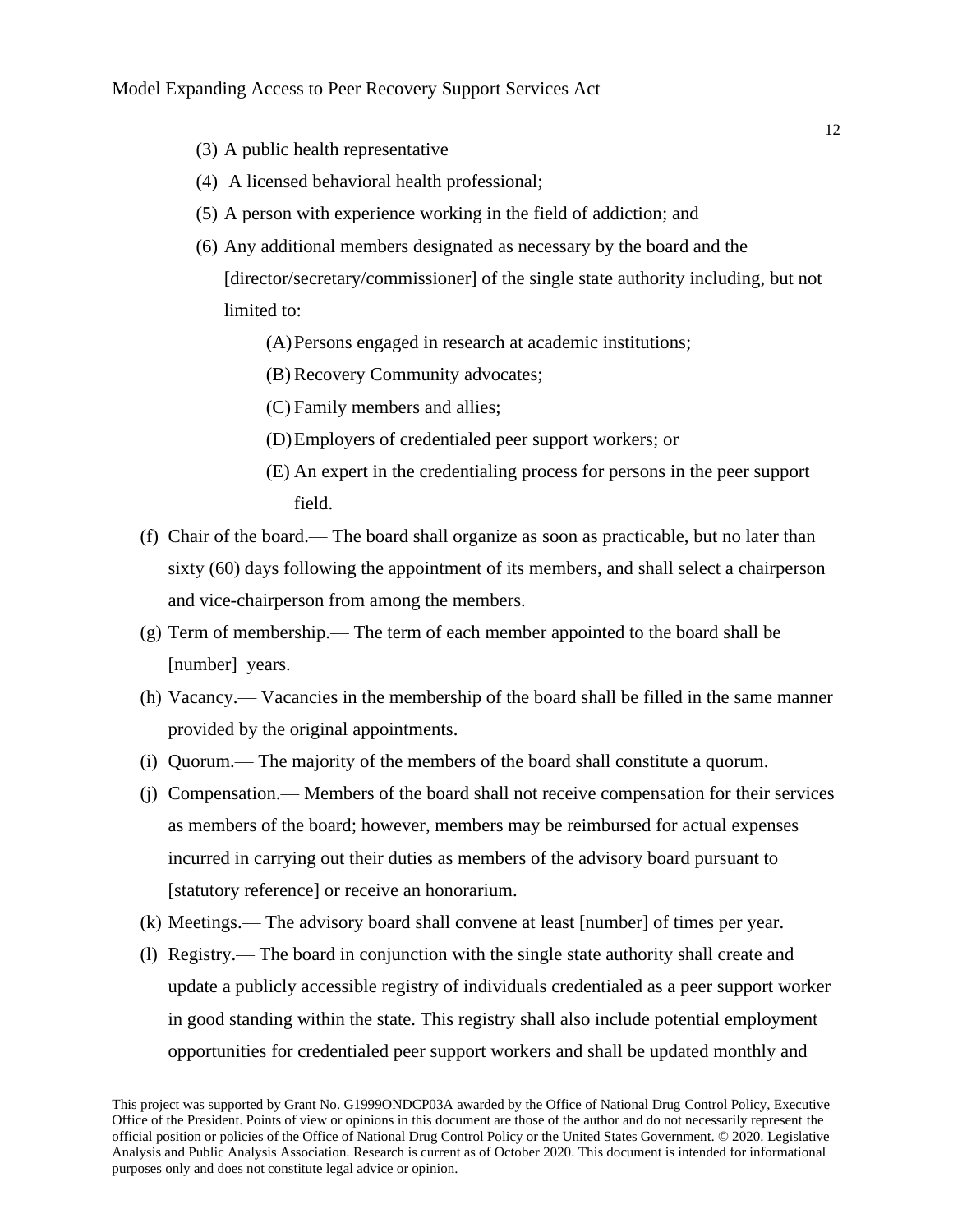made available on a public website.

(m) Website.— The board, in conjunction with the single state authority shall create and update a website to inform the public of the role peer support has in recovery from substance use disorder or a co-occurring disorder, the process of becoming a credentialed peer support worker, and statistics related to peer support work within the state.

#### **Commentary**

Under the model Act, the advisory board plays an important role. The advisory board is made up of members who represent stakeholders and others who can monitor, review, and evaluate services and advocate for the population served, *i.e*. credentialed peer support workers and the persons they work with on a daily basis.<sup>23</sup> The intent behind this requirement is for certain individuals, ideally peer support workers, to have a seat at the policymaking table from the very beginning. This idea is neither new nor particularly unique, as it is beneficial for persons who have experience with a subject or a topic to be involved in making important decisions about that subject or topic. Peer support is rooted in this very premise. This legislation simply takes that idea and puts it into a working legislative framework.

Part of the board's responsibilities are advancing diversity and inclusion within the field of peer support. This is crucial to ensure that engagement between a credentialed peer support worker and a person receiving help is welcoming and inclusive of persons from diverse backgrounds and cultures.<sup>24</sup> This is why Section V explicitly requires that the board reflect both the racial makeup of the state, including underserved communities within the state. In addition, the board is tasked with promoting and funding initiatives that support and promote diversity in the field of peer support encompassing racial, ethnic, gender, and sexual orientation. What that looks like will cover a wide array of topics from recommending that the third party organization contracted by the state in Section VII include cultural competency <sup>25</sup> training as part of its peer

<sup>&</sup>lt;sup>23</sup> Polasky-Dettling, Kathy, and Tison Thomas. "How to Run an Effective Advisory Council". Presentation, 2018.

<sup>&</sup>lt;sup>24</sup> There are six areas that should be reviewed to ensure an organization, board, or company is responsive and supportive of persons from varying backgrounds. These are: (1) make-up of the board and leadership; (2) mission statement and introductory material; (3) program policy's guidelines; (4) conflict and grievance procedures; (5) procedures used to gather feedback from other members; (6) agenda of planned diversity activities; and; (6) designated funding to support multicultural activities in the program or group. Much of the inspiration for this section comes from "*Cultural Competency in Mental Health Peer-run Programs and Selfhelp Groups: A Tool to Assess and Enhance Your Services*" prepared in partnership by the National Alliance for the Mentally Ill Star Center and the University of Illinois at Chicago, National Research and Training Center (last assessed at June 18, 2020)( [https://power2u.org/wp-](https://power2u.org/wp-content/uploads/2017/09/CulturalCompetencyInMentalHealthPeer-runProgramsSelf-helpGroups.pdf)

[content/uploads/2017/09/CulturalCompetencyInMentalHealthPeer-runProgramsSelf-helpGroups.pdf\)](https://power2u.org/wp-content/uploads/2017/09/CulturalCompetencyInMentalHealthPeer-runProgramsSelf-helpGroups.pdf). <sup>25</sup> "Cultural Competency" is the ability to interact effectively and comfortably with people from different cultures and which encompasses issues of diversity and inclusion for communities of color, LGBTQIA+ persons, and other communities that are not widely represented. *See also* Georgia, Hawaii, Kansas, Missouri, Oklahoma, for

This project was supported by Grant No. G1999ONDCP03A awarded by the Office of National Drug Control Policy, Executive Office of the President. Points of view or opinions in this document are those of the author and do not necessarily represent the official position or policies of the Office of National Drug Control Policy or the United States Government. © 2020. Legislative Analysis and Public Analysis Association. Research is current as of October 2020. This document is intended for informational purposes only and does not constitute legal advice or opinion.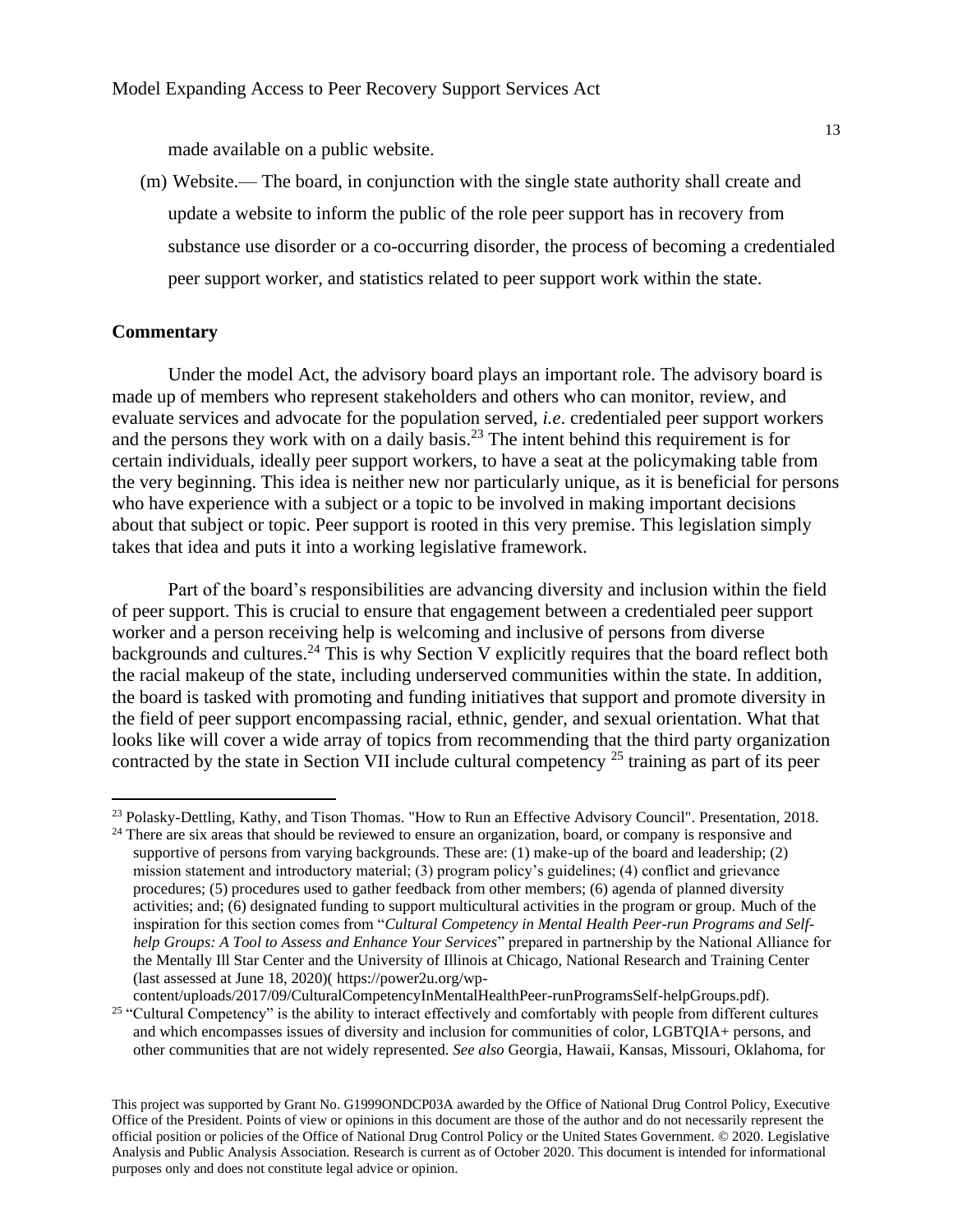support worker credentialing program to funding initiatives to promote peer support services in underserved communities.

The issue of support for credentialed peer support workers at their place of employment is one that came up repeatedly in discussions with experts working in the field of peer support. Many felt that employers were either unprepared to support their peer support workers or did not understand how to best utilize a peer support worker within the rubric of treatment for substance use disorder or a co-occurring disorder. Section V of this Act attempts to address some of the issues raised by requiring the board to focus on working with employers on organizational readiness and utilizing the skills that a credentialed peer support person can bring to their organization.

The registry of credentialed peer support workers provides an opportunity for credentialed peer support workers to collaborate with each other and find employment opportunities. Conversely, potential employers and interested persons can use the registry to find and verify that a peer support worker is credentialed.

#### **SECTION VI. APPLICATION REQUIREMENTS**

- (a) In general.— An applicant seeking to become credentialed as a peer support worker pursuant to this Act shall meet the following requirements:
	- (1) Be eighteen (18) years of age or older at the time of application;
	- (2) Possess or obtain a high school diploma or General Educational Development (GED) or be in the process of obtaining either;
	- (3) Have lived experience of recovery from a substance use disorder and/or co-occurring disorder;
	- (4) Self-attestation of ongoing recovery from substance use or co-occurring disorder and a strong desire to identify themselves in recovery from a substance use disorder and/or co-occurring disorder;
	- (5) No arrests or criminal charges for at least one (1) year;
	- (6) Payment of an application fee; and
	- (7) Meet any training requirement as determined by the third-party organization

14

examples of states for examples of states that require an understanding of cultural competency as part of the states peer certification or training program. Texas Institute for Excellence in Mental Health School of Social Work "Peer Worker Training and Certification Programs: A National Overview" Georgia (pg. 24), Hawaii (pg. 31), Kansas (pg. 44), Missouri (pg. 68), Oklahoma (pg. 92) (last accessed May 5, 2020).

This project was supported by Grant No. G1999ONDCP03A awarded by the Office of National Drug Control Policy, Executive Office of the President. Points of view or opinions in this document are those of the author and do not necessarily represent the official position or policies of the Office of National Drug Control Policy or the United States Government. © 2020. Legislative Analysis and Public Analysis Association. Research is current as of October 2020. This document is intended for informational purposes only and does not constitute legal advice or opinion.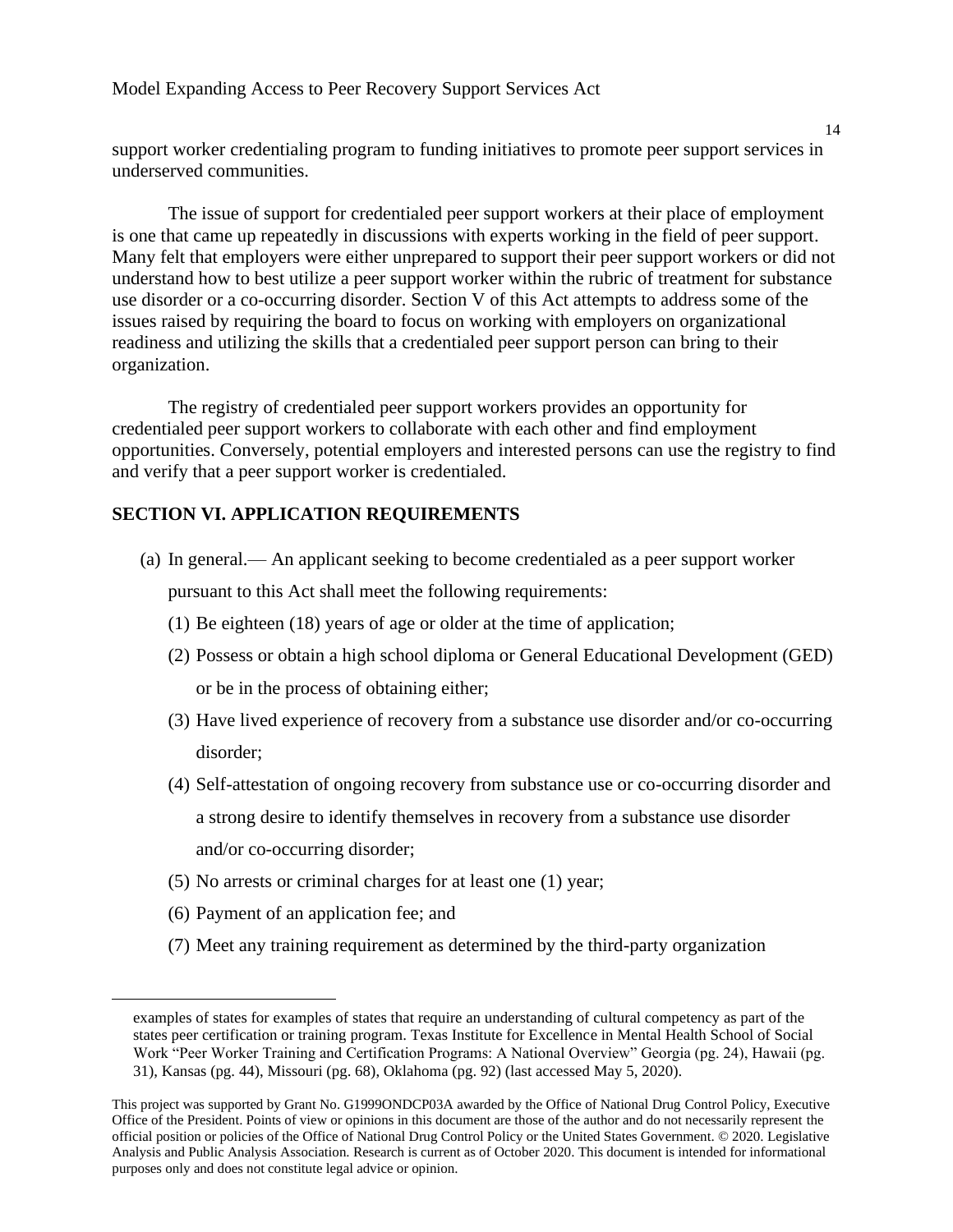referenced in Section VII of this Act.

(b) If a person who is currently on probation or parole applies to become credentialed as a peer support worker pursuant to this Act, he or she shall not be barred from becoming credentialed so long as their probation or parole does not conflict with the requirements of subparagraph (5) of subsection (a) of this section.

#### **Commentary**

Section VI of this Act of this section lays out the application requirements to become a credentialed peer support worker. Different states set varying criteria as to self-attestation of recovery from substance use disorder or mental health disorder. For example, some states like New Jersey<sup>26</sup>, North Carolina<sup>27</sup>, Virginia,<sup>28</sup> Michigan,<sup>29</sup> and Hawaii,<sup>30</sup> require at least 1 year of some form of recovery to apply to become a credentialed peer support worker.

However, similar to Section VI of this Act, in Georgia, there is no set number of years that a person must attest to demonstrate that they are in recovery for the purposes of applying to become a peer support worker."<sup>31</sup> This is the same or similar to guidelines for self-attestation in Arizona,<sup>32</sup> New York,<sup>33</sup> Mississippi,<sup>34</sup> Wyoming,<sup>35</sup> Indiana,<sup>36</sup> Massachusetts,<sup>37</sup> and Louisiana.<sup>38</sup>

This section of the Act generated a great deal of discussion amongst the peer support experts who reviewed the language. Just as different states have varying criteria for applying to become a credentialed peer support worker, opinions varied as to what would be the best way forward in this matter. Some worried that by requiring that a person not have any arrest or criminal charges for at least 1 year, this might exclude persons who had made mistakes but desired to become a credentialed peer support worker as part of their recovery and rehabilitation or because they felt that they would be good at it. This argument is valid. Inclusion is important and as noted earlier, built into this model act is the idea that diversity and inclusion are vital to the success of a state's peer support program. However, a person credentialed under this Act essentially holds themselves out as having earned a title or document identifying that this person is competent to act as a peer support worker. The state, as it does with many professions such as

- <sup>27</sup> *Id. at* 84.
- <sup>28</sup> *Id.* at 115.
- <sup>29</sup> *Id*. at 59.
- <sup>30</sup> *Id.* at 30.
- <sup>31</sup> *Id*. at 25.
- <sup>32</sup> *Id*. at 8.
- <sup>33</sup> *Id*. at 82.
- <sup>34</sup> *Id*. at 65.
- <sup>35</sup> *Id.* at 126.
- <sup>36</sup> *Id*. at 40.
- <sup>37</sup> *Id*. at 57.
- <sup>38</sup> *Id.* at 50.

<sup>26</sup> Specialist Training and Certification Programs: A National Overview" at 79.

This project was supported by Grant No. G1999ONDCP03A awarded by the Office of National Drug Control Policy, Executive Office of the President. Points of view or opinions in this document are those of the author and do not necessarily represent the official position or policies of the Office of National Drug Control Policy or the United States Government. © 2020. Legislative Analysis and Public Analysis Association. Research is current as of October 2020. This document is intended for informational purposes only and does not constitute legal advice or opinion.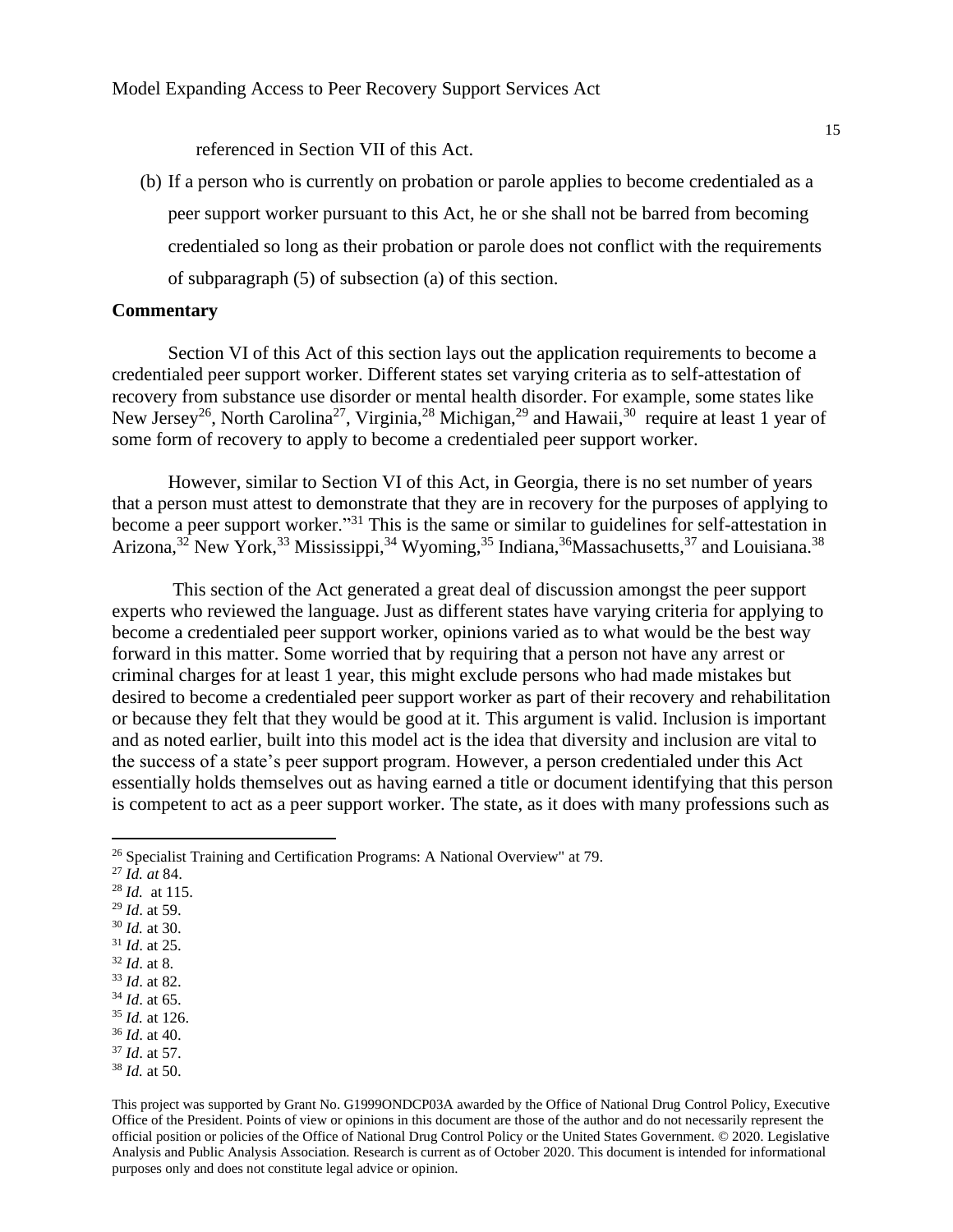a doctor, nurse, social worker, dentist, dental hygienist, or radiologic technologist, may require that the person meet certain requirements in order to identify themselves as identified by the state as holding a title or being a credentialed peer support worker. This section of this Act is written with the intention of encouraging persons who are in recovery from substance use disorder or a co-occurring disorder to become a credentialed peer support worker while balancing the requirements that come with giving someone a state issued credential.

Finally, the applicant fee amount required by the state to apply to be a credentialed peer support worker is intentionally left blank and should be determined by the state via regulation. This also allows for additional options to potentially subsidize the cost for low-income applicants and allows for the fee to be adjusted for inflation through the regulatory process rather than amending a statute.

#### **SECTION VII. CREDENTIALING OF PEER SUPPORT WORKERS.**

- (a) In general.— A single state authority, with the advice and approval of the board established in Section V, may contract with a private entity or organization to oversee the development and implementation of a credentialing program of peer support workers.
- (b) Authority.— Any private entity or organization contracted with to oversee the credentialing programs pursuant to subsection (a) of this section, shall be responsible for the following:
	- (1) Establishing the required qualifications for an applicant to become a credentialed peer support worker;
	- (2) Creation of standards and requirements for the credentialing of peer support workers within the state;
	- (3) Implementing a renewal process for credentialed peer support workers;
	- (4) Establishing ethics requirements for peer support workers;
	- (5) Establishing a grievance and appeal process for both credentialed peer support workers and persons they work with;
	- (6) Hearing complaints and appeals of decisions related to the credentialing of peer support workers; and
	- (7) Any other responsibilities related to credentialing a peer support worker within

This project was supported by Grant No. G1999ONDCP03A awarded by the Office of National Drug Control Policy, Executive Office of the President. Points of view or opinions in this document are those of the author and do not necessarily represent the official position or policies of the Office of National Drug Control Policy or the United States Government. © 2020. Legislative Analysis and Public Analysis Association. Research is current as of October 2020. This document is intended for informational purposes only and does not constitute legal advice or opinion.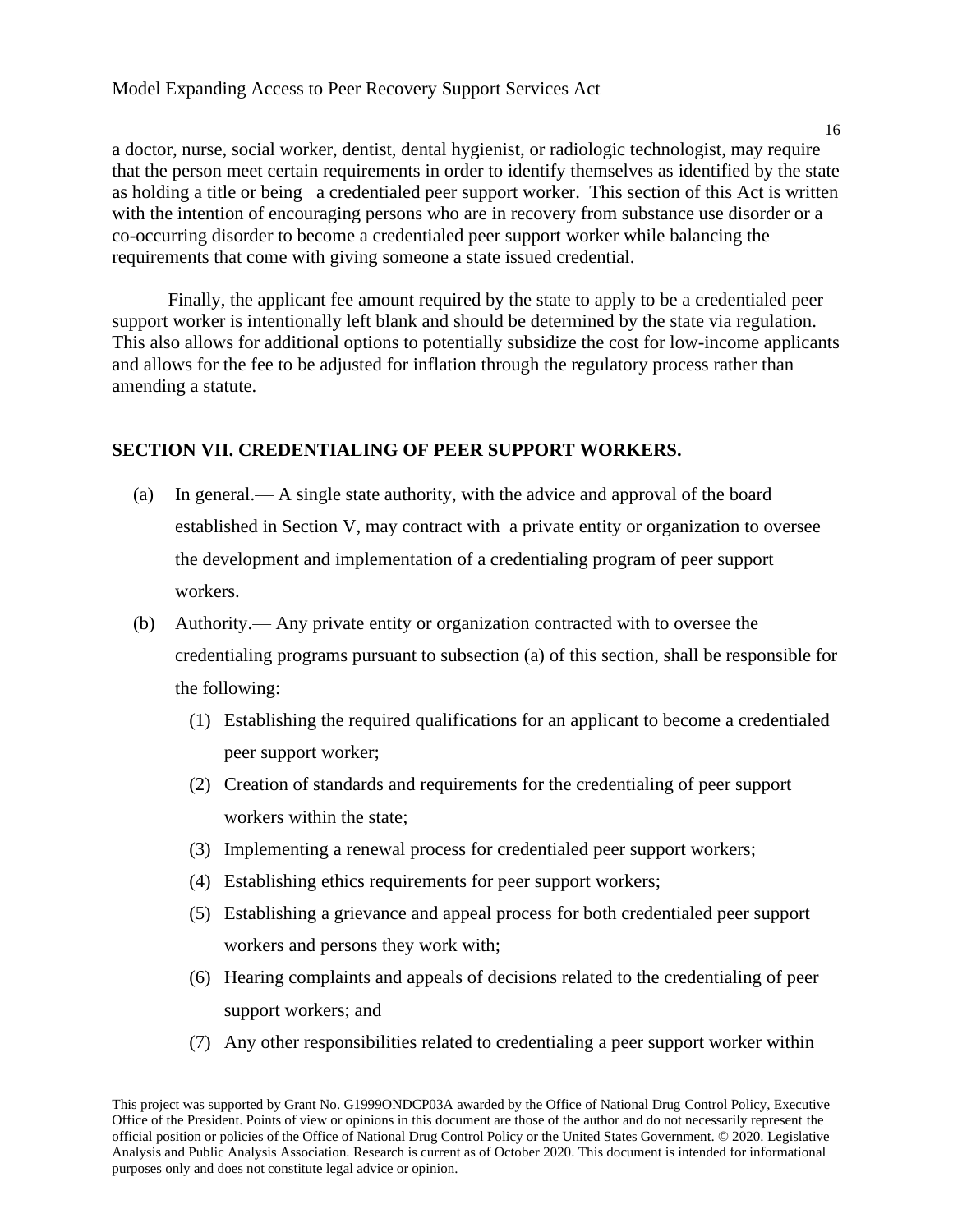the state as required by the single state authority by regulation.

#### **Commentary**

Many states choose to anchor their peer support program through their addiction or mental health services department or behavioral health services division.<sup>39</sup> Subsection (a) of this section is explicitly based on this idea. However, the Model Act makes the purposeful decision to designate an advisory board to assist the single state authority and to allocate supervision of the credentialing process of peer support workers to a private organization or entity, as provided in Section VI of this Act. The reasons for this are two-fold. First, in discussions with experts working in the field of peer support, many felt that the creation of a state-run credentialing program would be superfluous when there are private credentialing organizations, such as the International Certification and Reciprocity Consortium (IC&RC), that already offer internationally-recognized and examinations for recovery professionals<sup>40</sup>.

Second, many states already work with private credentialing organizations to oversee their credentialing process. For example, in Arizona, Minnesota, and Pennsylvania, a private company, RI Consulting, offers credentialed peer support worker training on behalf of the requisite state agency.<sup>41</sup> In some states that do not have a state administered peer credentialing program, like California, private organizations completely oversee administration of peer credentialing and training within the state. $42$ 

#### **SECTION VIII. REPORTING.**

(a) In general. — The board, in conjunction with the single state authority, shall within one

year of the effective date of this Act and annually thereafter deliver a report to the

<sup>39</sup> *See* Delaware, Hawaii, Maine, and Oklahoma, "Peer Worker Certification Program" Department of Behavioral Health (last accessed May 4, 2020) [\(https://dbh.dc.gov/service/peer-specialist-certification-program\)](https://dbh.dc.gov/service/peer-specialist-certification-program), "Hawai'i Certified Peer Specialist" State of Hawaii, Department of Health, Adult Mental Health Division, (last accessed May 2, 2020)[\( https://health.hawaii.gov/amhd/consumer/hcps/\)](https://health.hawaii.gov/amhd/consumer/hcps/) "Wellness and Recovery" State of Maine, Behavioral Health, Office of Maine Department of Health and Human Services (last accessed May 5, 2020)( [https://www.maine.gov/dhhs/samhs/mentalhealth/wellness/intentional\\_peer.shtml\)](https://www.maine.gov/dhhs/samhs/mentalhealth/wellness/intentional_peer.shtml), "Certified Peer Recovery Support Specialist" Oklahoma Department of Mental Health and Substance Abuse Services, (last accessed May 4, 2020)(

[https://www.ok.gov/odmhsas/Mental\\_Health/Certified\\_Peer\\_Recovery\\_Support\\_Specialist/index.html\)](https://www.ok.gov/odmhsas/Mental_Health/Certified_Peer_Recovery_Support_Specialist/index.html), <sup>40</sup> The International Certification and Reciprocity Consortium The International Certification & Reciprocity

Consortium (IC&RC) is a private, not for profit organization that offers credentials and examinations for preventions, substance use treatments and recovery professionals. "IC&RC - Home". Internationalcredentialing.Org, 2020, https://internationalcredentialing.org/.

<sup>41</sup> "Where We Train: Certified Peer Support Worker Training" RI Consulting, (accessed May 2, 2020)

[<sup>\(</sup>https://riinternational.com/consulting/training/certified-peer-support-specialist-training/\)](https://riinternational.com/consulting/training/certified-peer-support-specialist-training/).

<sup>42</sup> "CPRS: CCAPP Credentialing", cappcredentialing.org, 2020. https://ccappcredentialing.org/index.php/careerladder/recovery-related-credentials/cprs.

This project was supported by Grant No. G1999ONDCP03A awarded by the Office of National Drug Control Policy, Executive Office of the President. Points of view or opinions in this document are those of the author and do not necessarily represent the official position or policies of the Office of National Drug Control Policy or the United States Government. © 2020. Legislative Analysis and Public Analysis Association. Research is current as of October 2020. This document is intended for informational purposes only and does not constitute legal advice or opinion.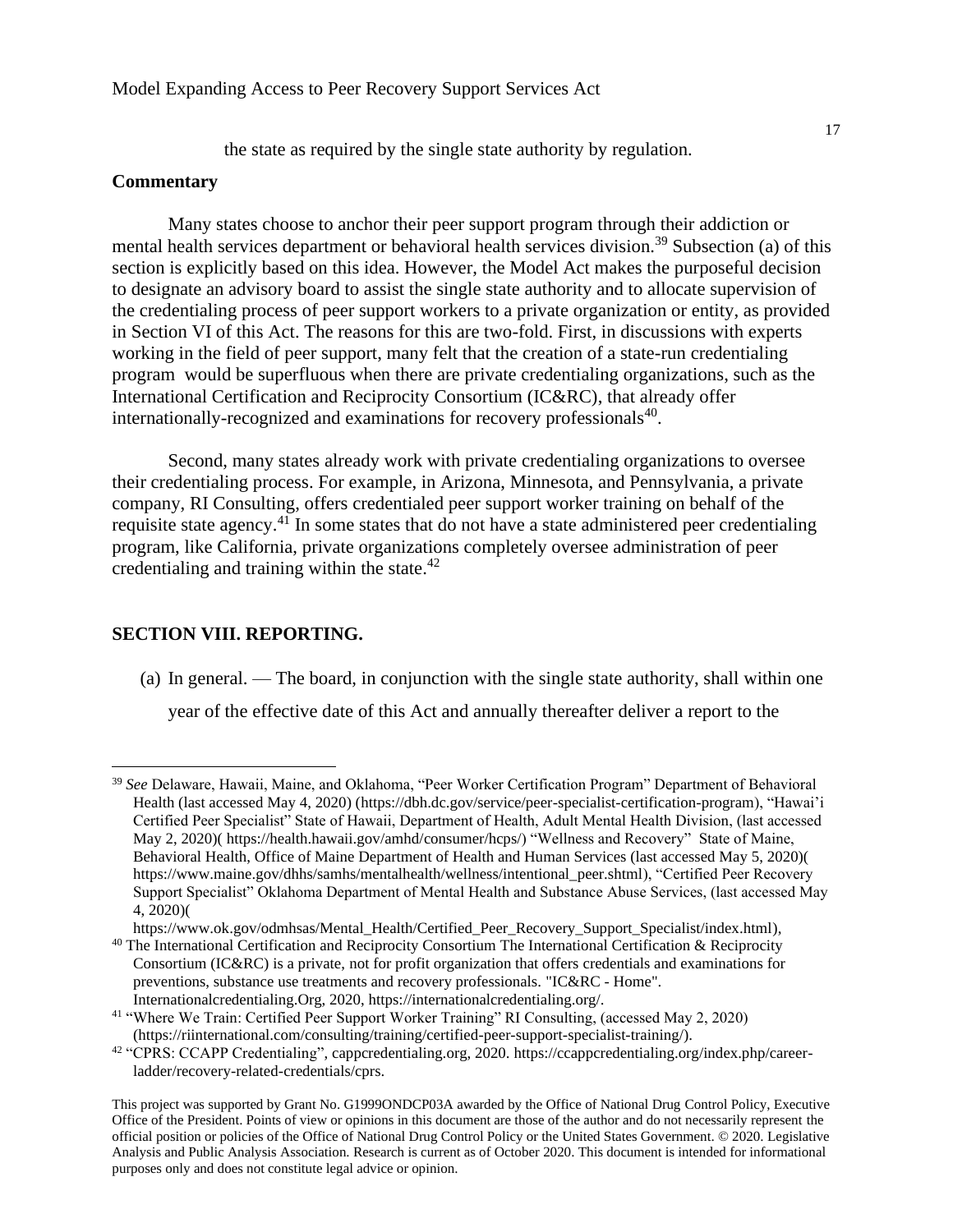Legislature and each subsequent year hereafter.

- (b) Required elements. The reports required in subsection (a) shall include recommendations by the board on the following topics:
	- (1) Ways to improve the credentialing program for peer support worker within the state;
	- (2) The status of any initiatives undertaken by the board pursuant to Section V of the Act;
	- (3) Recommendations related to changes to existing peer support legislation or suggestions for proposed legislation that would help support the credentialing program; and
	- (4) The status of peer support worker credentialing program within the state.

#### **SECTION IX. MEDICAID AND INSURANCE.**

- (a) Requirements. The state Medicaid program shall include coverage for peer support services provided by a credentialed peer support worker as defined by this Act.
- (b) Insurance.— Any health insurance policy that provides medical, major medical, or similar comprehensive-type coverage for the diagnosis and treatment of substance use disorder, including detoxification and rehabilitation services, shall include coverage for peer support services provided by a credentialed peer support worker as defined by this Act.

#### **Commentary**

Medicaid coverage for peer support services are premised on the requirement that the service be provided by a worker that has been credentialed through a statewide training program.<sup>43</sup> Under Medicaid, "[p]eer support services can be offered to beneficiaries with either co-occurring or substance use disorders."<sup>44</sup>Currently, 37 states require that their state Medicaid program cover peer support services for substance use disorder treatment.<sup>45</sup> But payment for services rendered by a peer support worker varies wildly by state. This is troubling. Peer support

<sup>&</sup>lt;sup>43</sup> Smith, Dennis to State Medicaid Directors, August 15, 2007. Center for Medicaid and State Operations, SMDL #07-011, [https://downloads.cms.gov/cmsgov/archived-downloads/SMDL/downloads/SMD081507A.pdf.](https://downloads.cms.gov/cmsgov/archived-downloads/SMDL/downloads/SMD081507A.pdf) <sup>44</sup> *Id.* 

<sup>&</sup>lt;sup>45</sup> Several states, Colorado, Missouri, and Oregon also offer peer support services for adults but as a complement to clinical treatment. *Substance Use Disorder: Medicaid Coverage of Peer Support Services For Adults*. United Stated Government Accountability Office, 2020, p. 10, Accessed 31 Aug 2020.

This project was supported by Grant No. G1999ONDCP03A awarded by the Office of National Drug Control Policy, Executive Office of the President. Points of view or opinions in this document are those of the author and do not necessarily represent the official position or policies of the Office of National Drug Control Policy or the United States Government. © 2020. Legislative Analysis and Public Analysis Association. Research is current as of October 2020. This document is intended for informational purposes only and does not constitute legal advice or opinion.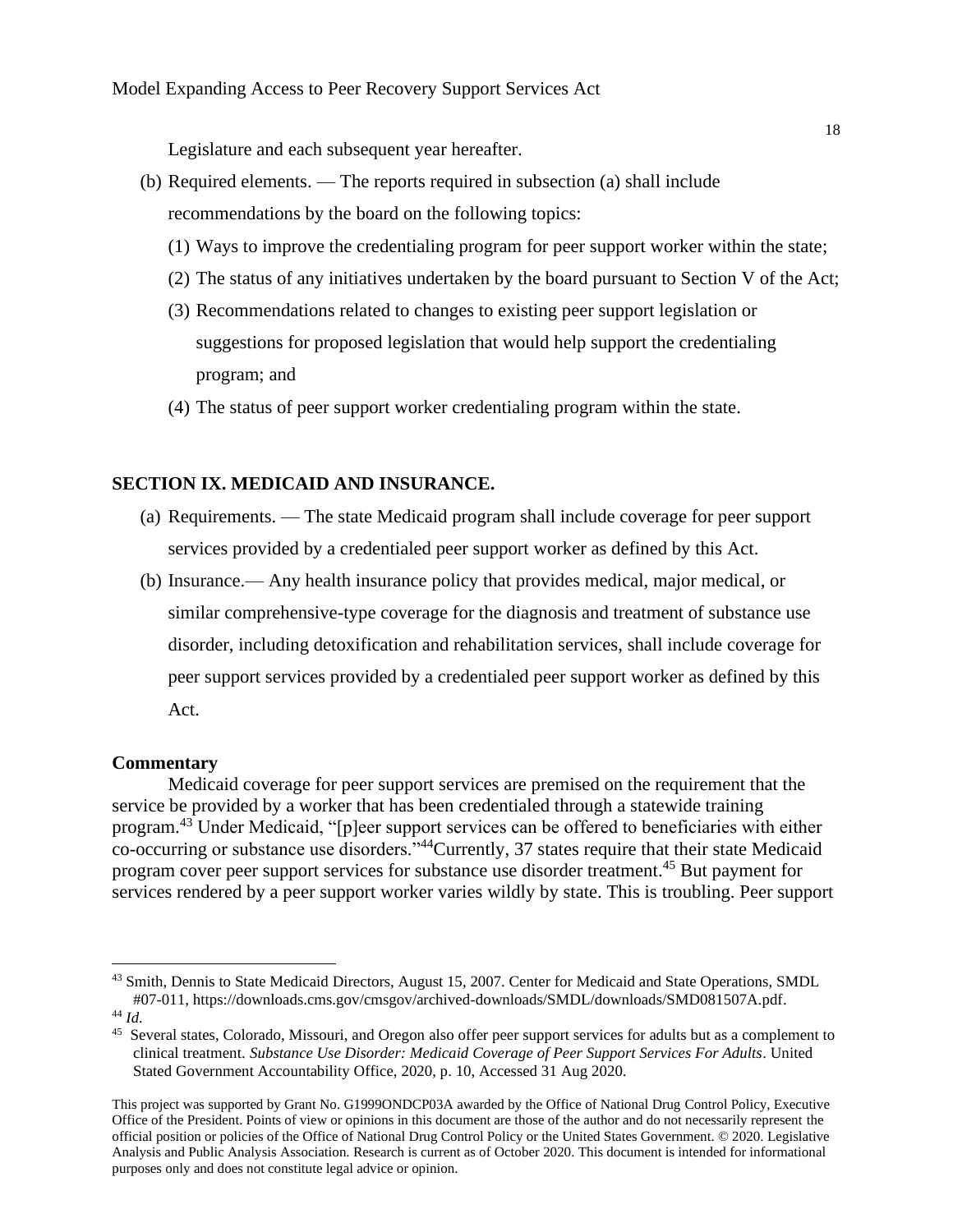workers will play an increasingly vital role in offering support to persons on Medicaid, as that population is disproportionately impacted by the opioid crisis.<sup>46</sup>

Further, Medicaid has become the largest funding source for mental health peer support services,<sup>47</sup> and the vast majority of those incarcerated in correctional settings are, or will be, on Medicaid.<sup>48</sup> Thus, it is crucial that credentialed peer support workers are paid fairly for the work that they do. In discussions with experts working in the field of peer support, some noted that the state of New Jersey and the District of Columbia provided equitable Medicaid reimbursement rates. While it is not appropriate to set Medicaid reimbursement rate in statute, as it is easier to adjust for inflation through the regulatory process than it is to amend a statute, it is recommended that state policymakers and the Legislature look to the examples mentioned here to provide an equitable reimbursement amount for persons so crucial to fighting the opioid crisis.

#### **SECTION X. FUNDING.**

(a) Budget allocation. — The legislature will appropriate the following amounts

- (b) Pursuit of funding. The single state authority shall pursue all federal funding, matching funds, and foundation funding for the initial start-up and ongoing activities required under this Act.
- (c) Acceptance of gifts.— The single state authority may accept such gifts, grants, and endowments, from public or private sources, as may be made from time to time, in trust or otherwise, for the use and benefit of the purposes of this Act and expend the same or any income derived from it according to the terms of the gift, grant, or endowment.

<sup>48</sup> The Pew Charitable Trusts "How and When Medicaid Covers People Under Correctional Supervision: New Federal Guidelines Clarify and Revise Long-Standing Policies," (Issue Brief), available at [https://www.pewtrusts.org/en/research-and-analysis/issue-briefs/2016/08/how-and-when-medicaid-covers](https://www.pewtrusts.org/en/research-and-analysis/issue-briefs/2016/08/how-and-when-medicaid-covers-people-under-correctional-supervision)[people-under-correctional-supervision](https://www.pewtrusts.org/en/research-and-analysis/issue-briefs/2016/08/how-and-when-medicaid-covers-people-under-correctional-supervision) (last accessed December 4, 2019)(citing to Danielle Kaeble *et al*., *"Correctional Populations in the United States*, 2014," Bureau of Justice Statistics (January 2016), available at [http://www.bjs.gov/content/pub/pdf/cpus14.pdf.](http://www.bjs.gov/content/pub/pdf/cpus14.pdf)

<sup>[\$</sup>\_\_\_\_\_\_\_\_\_ for fiscal years \_\_\_\_\_\_] to the single state authority for the purpose of funding, in whole or in part, the initial start-up and ongoing activities required as part of this Act.

<sup>46</sup> Kendal Orgera and Jennifer Tolbert, "The Opioid Epidemic and Medicaid's Role in Facilitating Access to Treatment," *Kaiser Family Foundation*, May 24, 2019[, https://www.kff.org/medicaid/issue-brief/the-opioid](https://www.kff.org/medicaid/issue-brief/the-opioid-epidemic-and-medicaids-role-in-facilitating-access-to-treatment/)[epidemic-and-medicaids-role-in-facilitating-access-to-treatment/.](https://www.kff.org/medicaid/issue-brief/the-opioid-epidemic-and-medicaids-role-in-facilitating-access-to-treatment/) 

<sup>&</sup>lt;sup>47</sup> National Conference of State Legislatures Legisbrief " Using Peers to Improve Mental Health Treatment" Legisbrief, Vol. 24, No. 10, citing to Blash Lisel, Chan Krista, Chapman Susan, University of California San Francisco Work Force Research Center on Long-Term Care Research Report "The Provider Workforce in Behavioral Health: A Landscape Analysis, November 9, 2015.

This project was supported by Grant No. G1999ONDCP03A awarded by the Office of National Drug Control Policy, Executive Office of the President. Points of view or opinions in this document are those of the author and do not necessarily represent the official position or policies of the Office of National Drug Control Policy or the United States Government. © 2020. Legislative Analysis and Public Analysis Association. Research is current as of October 2020. This document is intended for informational purposes only and does not constitute legal advice or opinion.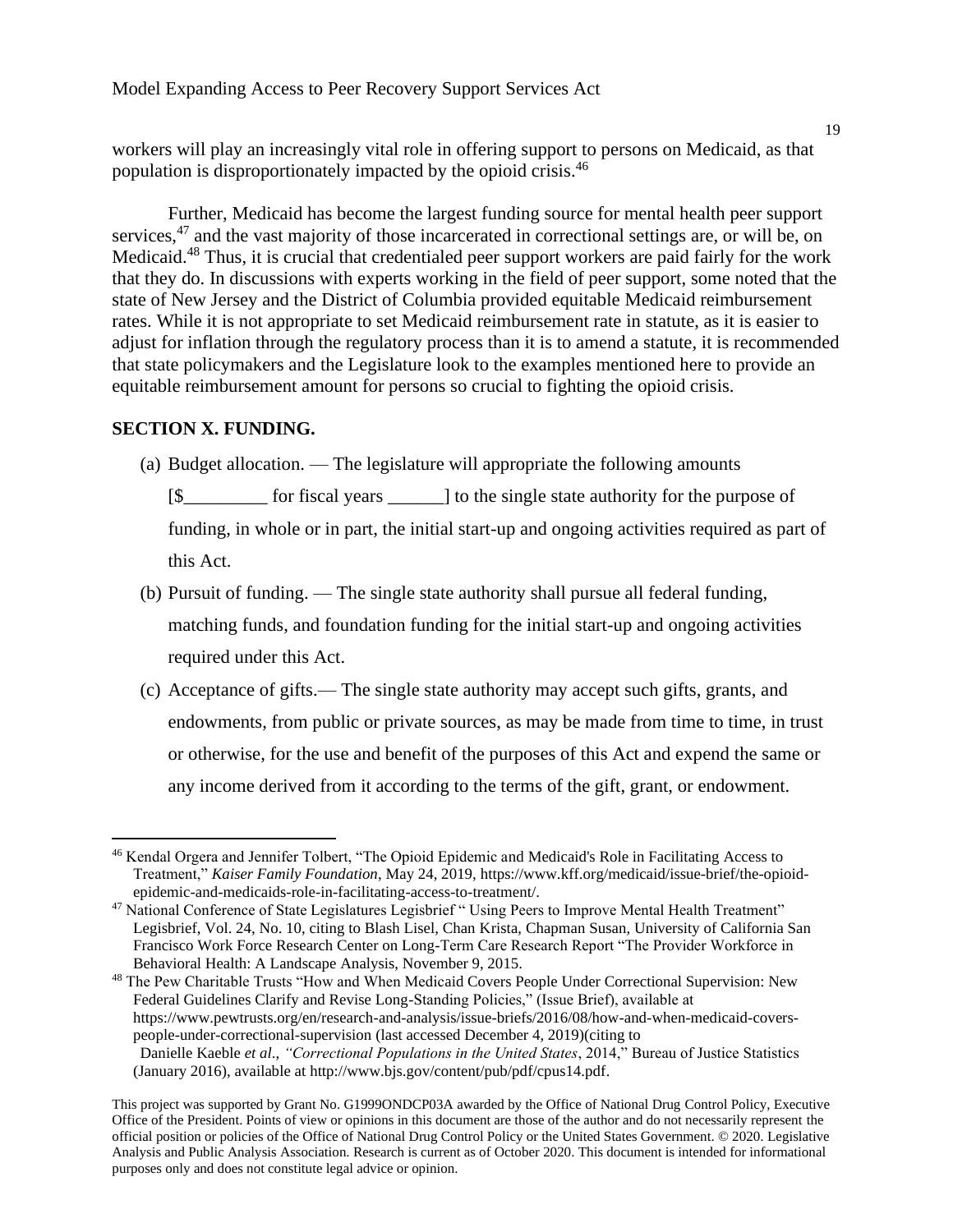(d) Guidelines and requirements. — Funding shall be made available to support the creation and maintenance of any peer support credentialing program created pursuant to this Act.

#### **Commentary**

What funding can look like for the legislation proposed in this Act varies, it includes financial support from the federal government, including agencies like the Substance Abuse and Mental Health Services Administration which may help offset the cost of paying for peer support services through programs like Substance Abuse Block grant or the State Targeted Response to the Opioid Crisis grant.<sup>49</sup> There are also grants from state and local governments, and financial support from private entities or other sources.

In addition, another potential funding source for peer support credentialing programs are opioid settlement funds. Opioid settlement funds are funds recovered by a state attorney general from litigation against the pharmaceutical industry, including pharmaceutical manufacturers or distributors. Legislation should be considered that requires a percentage of the opioid settlement funds to be allocated to funding peer support services. Diversification of funding ensures that legislation proposed in this Act has a variety of sources to help mitigate the loss of any single source of funding. If federal funding were to end, having state and local funding sources would provide an additional bulwark against program closure.

#### **SECTION XI. RULES AND REGULATIONS.**

The single state authority shall promulgate such rules and regulations as are necessary to implement the provisions of this Act.

#### **SECTION XII. SEVERABILITY**.

If any provision of this Act or application thereof to any individual or circumstance is held invalid, the remaining provisions of this Act shall not be affected nor diminished.

<sup>&</sup>lt;sup>49</sup> Medicaid and CHIP Payment and Access Commission, "Recovery Support Services for Medicaid Beneficiaries with a Substance Use Disorder" Pg. 6, March 2019 MACPAC Public Meeting; *see also* "Block Grants". *Samhsa.Gov*, 2020, https://www.samhsa.gov/grants/block-grants.

This project was supported by Grant No. G1999ONDCP03A awarded by the Office of National Drug Control Policy, Executive Office of the President. Points of view or opinions in this document are those of the author and do not necessarily represent the official position or policies of the Office of National Drug Control Policy or the United States Government. © 2020. Legislative Analysis and Public Analysis Association. Research is current as of October 2020. This document is intended for informational purposes only and does not constitute legal advice or opinion.